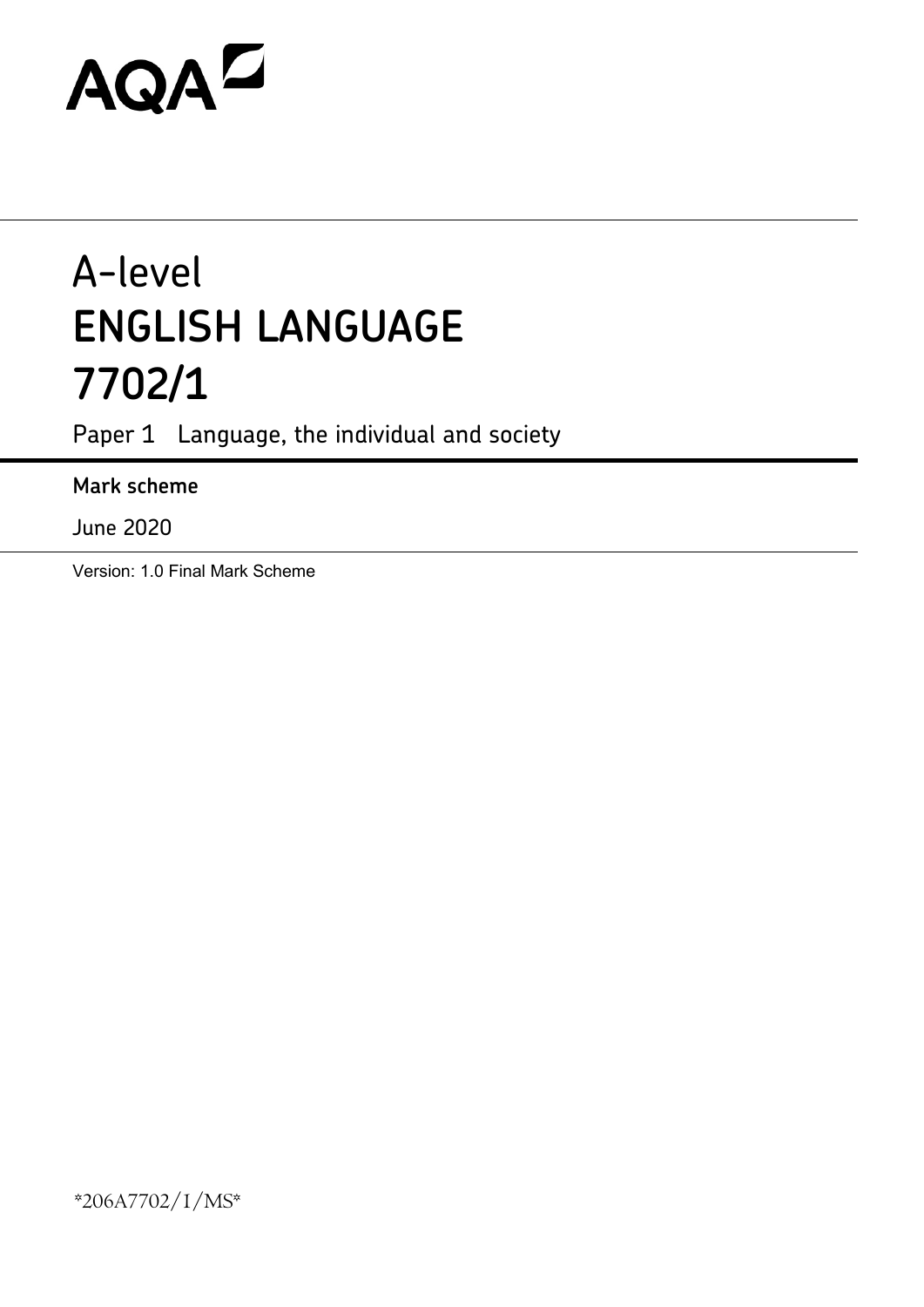Mark schemes are prepared by the Lead Assessment Writer and considered, together with the relevant questions, by a panel of subject teachers. This mark scheme includes any amendments made at the standardisation events which all associates participate in and is the scheme which was used by them in this examination. The standardisation process ensures that the mark scheme covers the students' responses to questions and that every associate understands and applies it in the same correct way. As preparation for standardisation each associate analyses a number of students' scripts. Alternative answers not already covered by the mark scheme are discussed and legislated for. If, after the standardisation process, associates encounter unusual answers which have not been raised they are required to refer these to the Lead Examiner.

It must be stressed that a mark scheme is a working document, in many cases further developed and expanded on the basis of students' reactions to a particular paper. Assumptions about future mark schemes on the basis of one year's document should be avoided; whilst the guiding principles of assessment remain constant, details will change, depending on the content of a particular examination paper.

Further copies of this mark scheme are available from aqa.org.uk

#### **Copyright information**

AQA retains the copyright on all its publications. However, registered schools/colleges for AQA are permitted to copy material from this booklet for their own internal use, with the following important exception: AQA cannot give permission to schools/colleges to photocopy any material that is acknowledged to a third party even for internal use within the centre.

Copyright © 2020 AQA and its licensors. All rights reserved.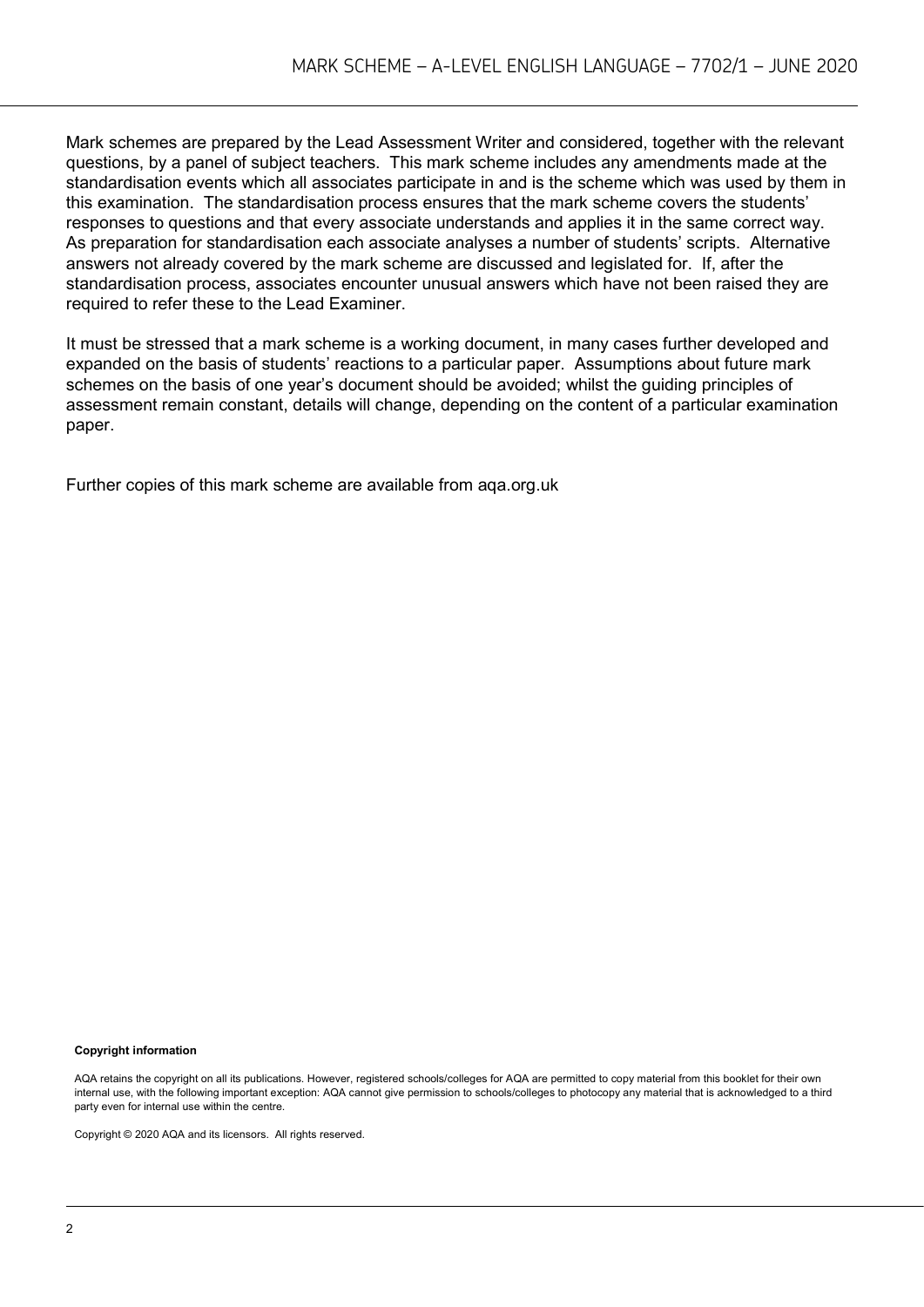#### **English Language Mark Scheme**

#### **How to Mark**

#### **Aims**

When you are marking your allocation of scripts your main aims should be to:

- recognise and identify the achievements of students
- place students in the appropriate mark band and in the appropriate part of that mark band (high, low, middle) for **each** Assessment Objective
- record your judgements with brief notes, annotations and comments that are relevant to the mark scheme and make it clear to other examiners how you have arrived at the numerical mark awarded for each Assessment Objective
- put into a rank order the achievements of students (not to grade them − that is done later using the rank order that your marking has produced)
- ensure comparability of assessment for all students, regardless of question or examiner.

#### **Approach**

It is important to be **open minded** and **positive** when marking scripts.

The specification recognises the variety of experiences and knowledge that students will have. It encourages them to study language in a way that is relevant to them. The questions have been designed to give them opportunities to discuss what they have found out about language. It is important to assess the quality of **what the student offers**.

Do not mark scripts as though they are mere shadows of some Platonic ideal (or the answer **you** would have written). The mark schemes have been composed to assess **quality of response** and not to identify expected items of knowledge.

#### **Assessment Objectives**

This component requires students to:

- **AO1:** Apply appropriate methods of language analysis, using associated terminology and coherent written expression
- **AO2:** Demonstrate critical understanding of concepts and issues relevant to language use
- **AO3:** Analyse and evaluate how contextual factors and language features are associated with the construction of meaning
- **AO4:** Explore connections across texts, informed by linguistic concepts and methods.

#### **The marking grids**

The specification has generic marking grids with a hierarchy of performance characteristics for each Assessment Objective that are customised with indicative content for individual tasks. These have been designed to allow consistent assessment of the range of knowledge, understanding and skills that the specification demands across all tasks.

Within each Assessment Objective there are five broad levels representing different levels of achievement. Do not think of levels equalling grade boundaries.

You will be giving a mark to each separate Assessment Objective tested by a task.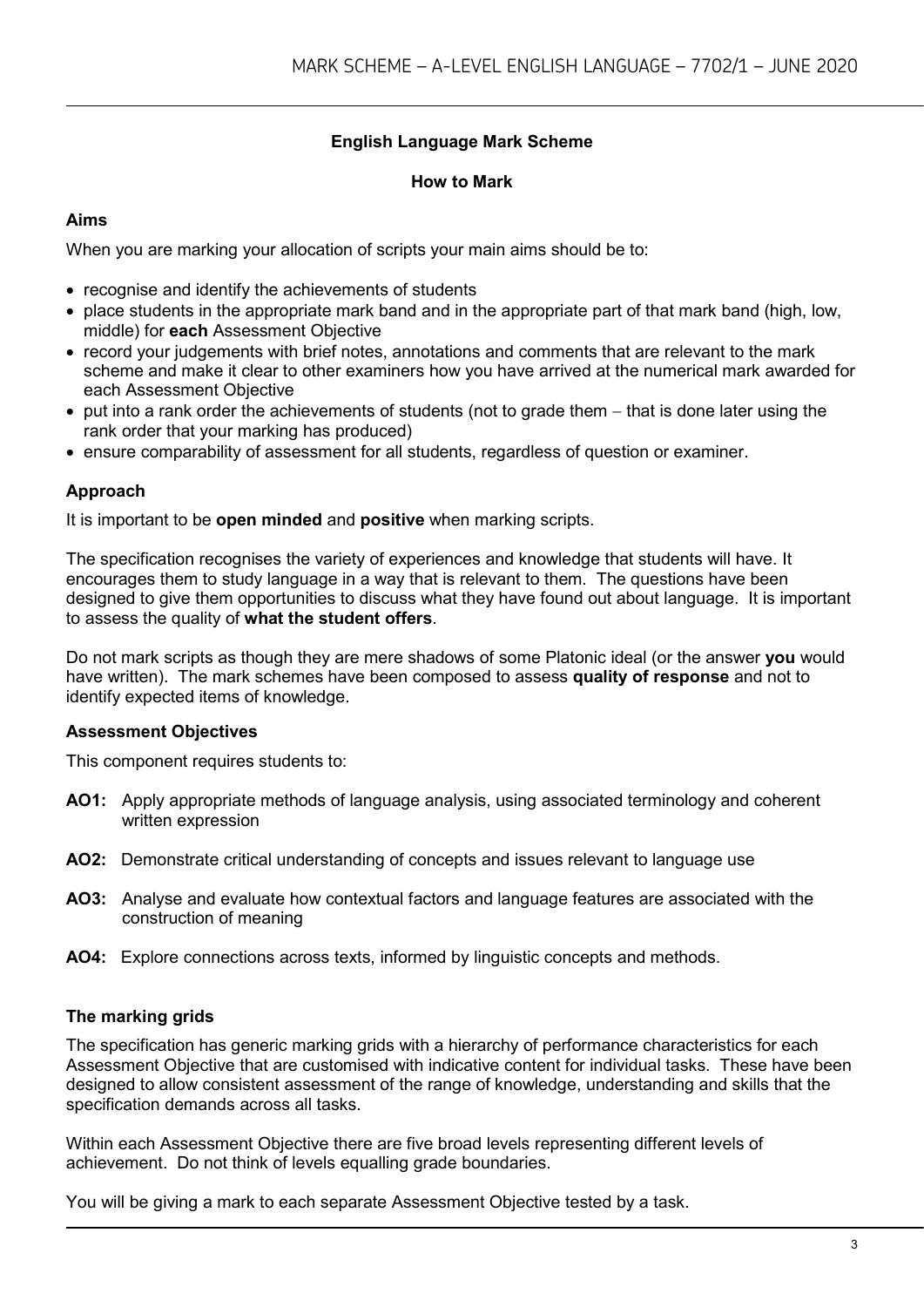Depending on the question, the levels will have different mark ranges assigned to them. This will reflect the different weighting of Assessment Objectives in particular tasks and across the examination as a whole. You may be required to give different marks to bands for different Assessment Objectives.

There is the same number of marks in each level for an individual Assessment Objective. The number of marks per level will vary from two to four across different Assessment Objectives depending upon the number of marks allocated to the Assessment Objective in a particular question.

#### **Step 1 Using the grids and annotating scripts**

These levels of response mark schemes are broken down into five levels, each of which has descriptors.

On the left-hand side of the mark scheme, in bold, are the **generic descriptors** that identify the **performance characteristics** at five distinct levels. These are designed to identify clearly different levels and types of performance.

On the right-hand side are statements of **indicative content**. These give examples of the kind of things students might do that would exemplify the level. They are neither exhaustive nor required – they are simply indicative of what would appear at this level.

Having familiarised yourself with the descriptors and indicative content, read through the answer and annotate it (as instructed below) to identify the qualities that are being looked for and that it shows.

As you mark a script, use annotations to identify exactly where the student does the performance characteristics noted in the mark scheme. You should note where they give evidence of the indicative content you have been given.

Remember they may do things not mentioned in the indicative content but of similar quality – reward these too.

You can now check the levels and award a mark.

#### **Step 2 Writing a comment to determine a level**

Look back at the script. If you have made precise, full and accurate annotations it should be easy to see what level to award the answer.

When you look at a first script, it is useful to start at the lowest level of the mark scheme and use it as a ladder to see how far the answer can go up the scale.

The descriptors for a level indicate the different qualities that might be seen in the student's answer for that level. Good scripts will not necessarily be characterised by the descriptors in lower bands because they will be doing better things. You may find yourself thinking: no, better than that. If so, look to the higher levels. As you go up the levels with good scripts you will find they do the things characterised by the descriptors.

If it meets all the descriptors for the lowest level then go to the next one and decide if it meets this level, and so on, until you have a match between the level descriptors and the answer. With practice and familiarity, you will find that for better answers you will be able to skip through the lower levels of the mark scheme quickly.

When assigning a level, you should look at the overall quality of the answer and not look to pick holes in small and specific parts of the answer where the student has not performed quite as well as the rest.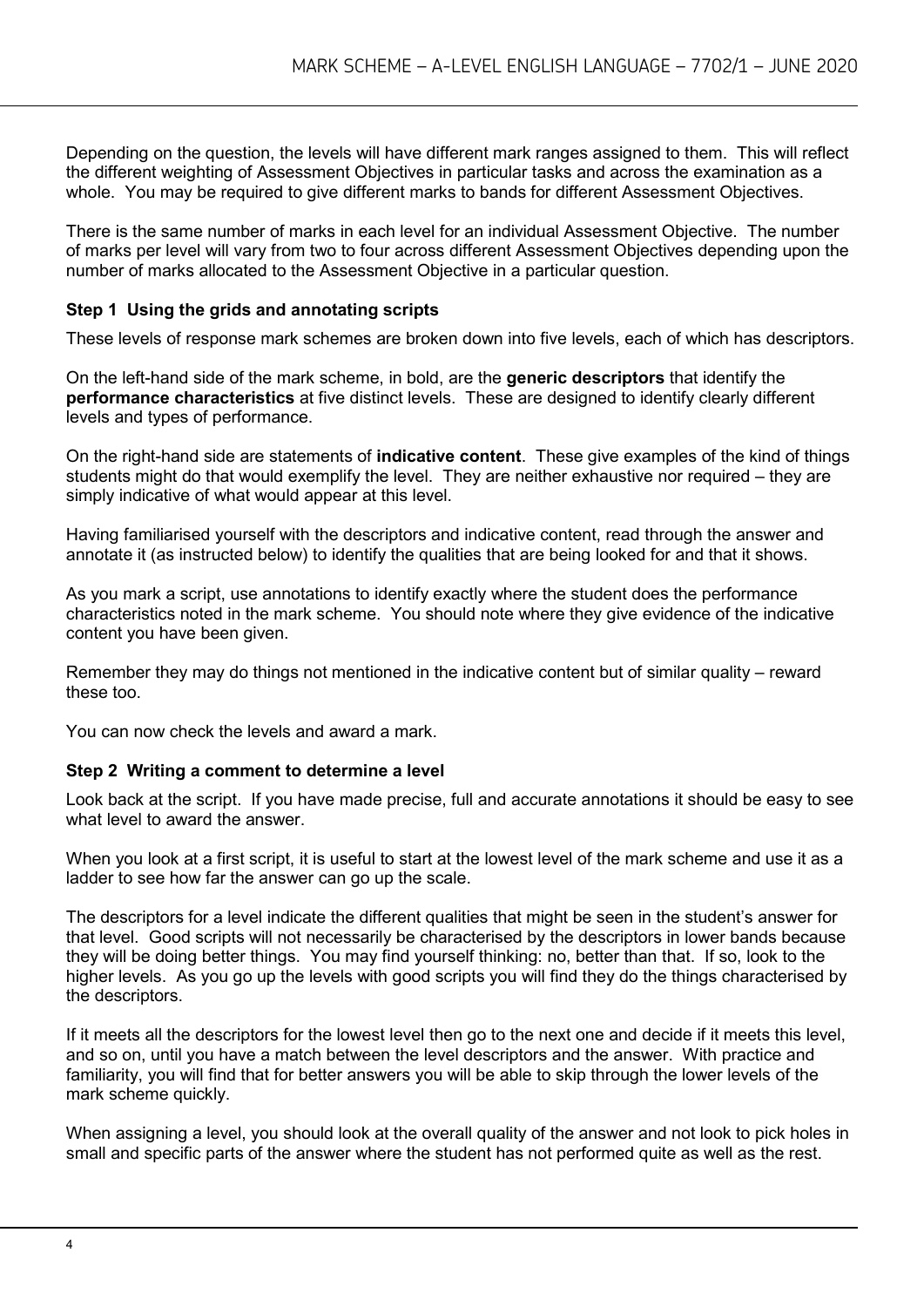If the answer covers different aspects of different levels of the mark scheme you should use a best-fit approach for defining the level and then use the variability of the response to help decide the mark within the level; ie if the response fulfils most but not all of level 3 with a small amount of level 4 material, it would be placed in level 3 but be awarded a mark near the top of the level because of the level 4 content.

#### **Step 3 Determine a mark**

Once you have assigned a level you need to decide on the mark.

It is often best to start in the middle of the level's mark range and then check and adjust.

If there is a lot of indicative content fully identifiable in the work, you need to give the highest mark in the level. If only some is identifiable or it is only partially fulfilled, then give the lower mark.

The exemplar materials used during standardisation will also help. These scripts will have been awarded a mark by the Lead Examiner. You can compare the student's answer with the exemplar to determine if it is of the same standard, better or worse. You can then use this to allocate a mark for the answer based on the Lead Examiner's mark on the exemplar.

You may well need to read back through the answer as you apply the mark scheme to clarify points and assure yourself that the level and the mark are appropriate.

#### **Annotating scripts**

It is vital that the way you arrive at a mark should be recorded on the script. This will help you with making accurate judgements and it will help any subsequent markers to identify how you are thinking, should adjustment need to be made.

#### **Where?**

- In the body of the script.
- At the end of the answer.

#### **What annotations?**

#### **1 Ticks**

- Used for **AO1**.
- Placed **in the body of the script**.
- **At a point of credit**.
- **Single** for **up to Level 3** credit ✔
- **Double** for **Level 4** credit ✔✔
- **Triple** for Level 5 credit  $-\sqrt{\sqrt{}}$

#### **2 Stamps**

- L1 L2 L3 L4 L5.
- Used for **AO2**, **AO3** and **AO4** in the **body of the script**.
- **At a point of credit**.

#### **3 Question marks**

- Used in the body of the script.
- Used to identify errors, uncertainties.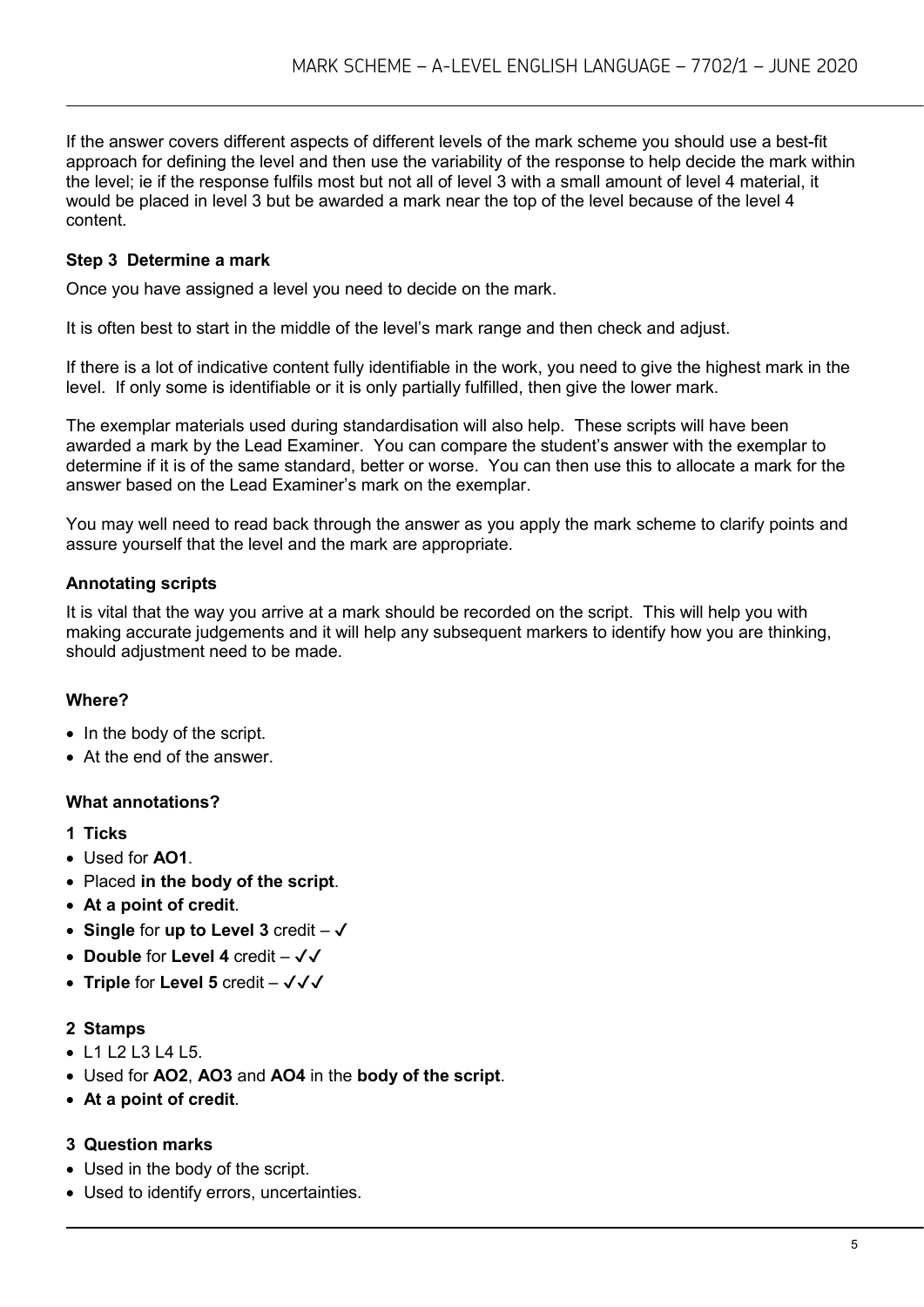#### **4 Written comments**

- A **comment box** at the end of the answer for each Assessment Objective.
- Choose the right colour:
	- **AO1 red**
	- **AO2 blue**
	- **AO3 green**
	- **AO4 purple**.
- Begin by writing AO1, AO2 etc to identify further.
- Don't just copy out grid statements interpret them in the light of what the script does.

Please do not write negative comments about students' work or their alleged aptitudes; this is unprofessional and it impedes a positive marking approach.

#### **Distribution of Assessment Objectives and Weightings**

The table below is a reminder of which Assessment Objectives will be tested by the questions and tasks completed by students and the marks available for them.

| <b>Assessment</b><br><b>Objective</b> | <b>AO1</b> | <b>AO2</b> | AO3 | AO4 | <b>Total</b> |
|---------------------------------------|------------|------------|-----|-----|--------------|
| Question 1                            | 10         |            | 15  |     | 25           |
| Question 2                            | 10         |            | 15  |     | 25           |
| Question 3                            |            |            |     | 20  | 20           |
| Questions 4/5                         | 15         | 15         |     |     | 30           |
|                                       |            |            |     |     | 100          |

#### **Section A – Textual variations and representations**

#### **Questions 1 and 2**

- Award a mark out of 10 for AO1, place in the left-hand mark box.
- Award a mark out of 15 for AO3, place in the left-hand mark box.

#### **Question 3**

• Award a mark out of 20 for AO4, place in the left-hand mark box.

#### **Section B – Children's language development**

#### **Questions 4 and 5**

- Award a mark out of 15 for AO1, place in the left-hand mark box.
- Award a mark out of 15 for AO2, place in the left-hand mark box.

E-marker2 will total the marks for you and submit them when you have saved your work.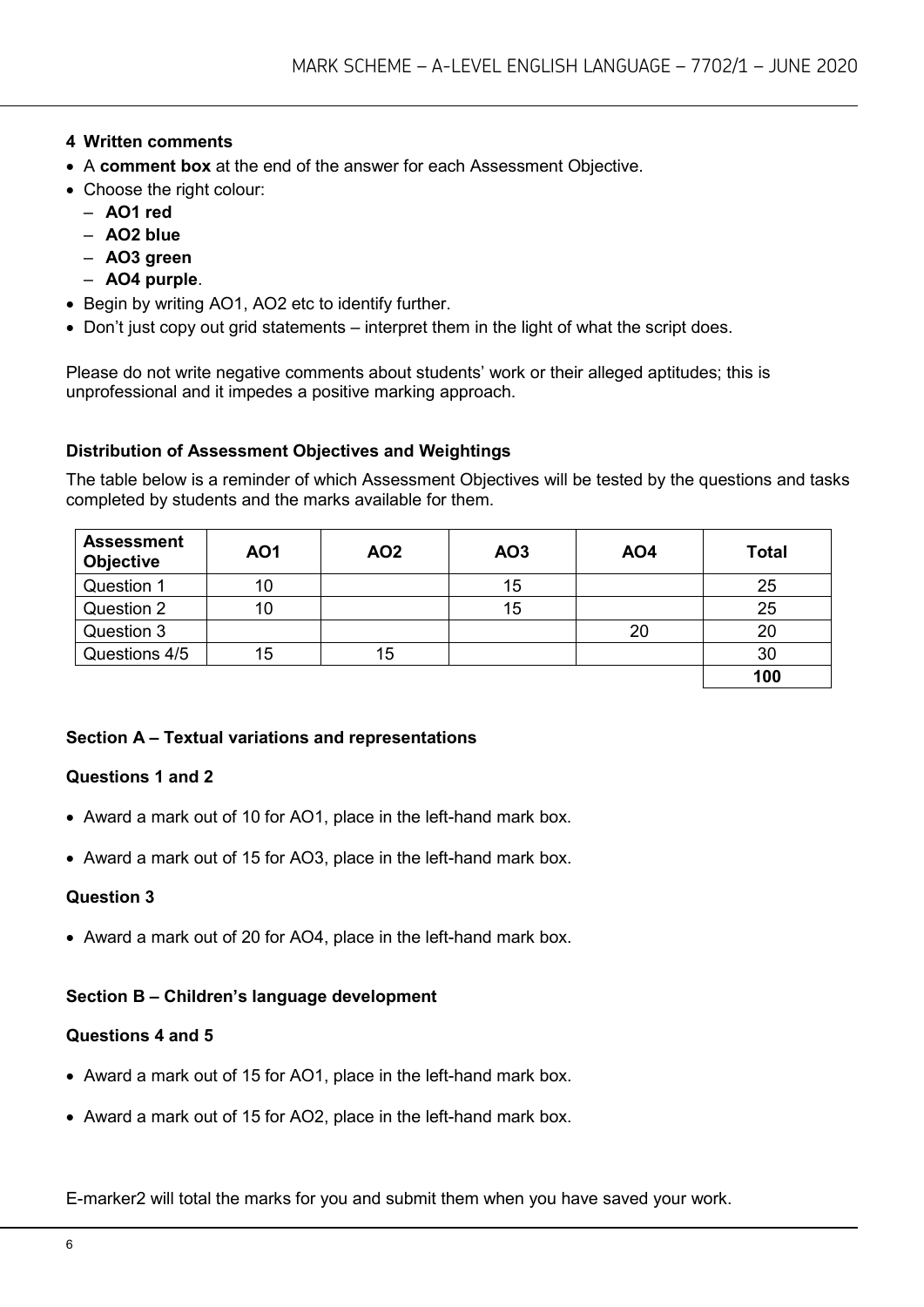#### **Section A: Textual variations and representations**

**0** 1 Analyse how Text A uses language to create meanings and representations.

**[25 marks]**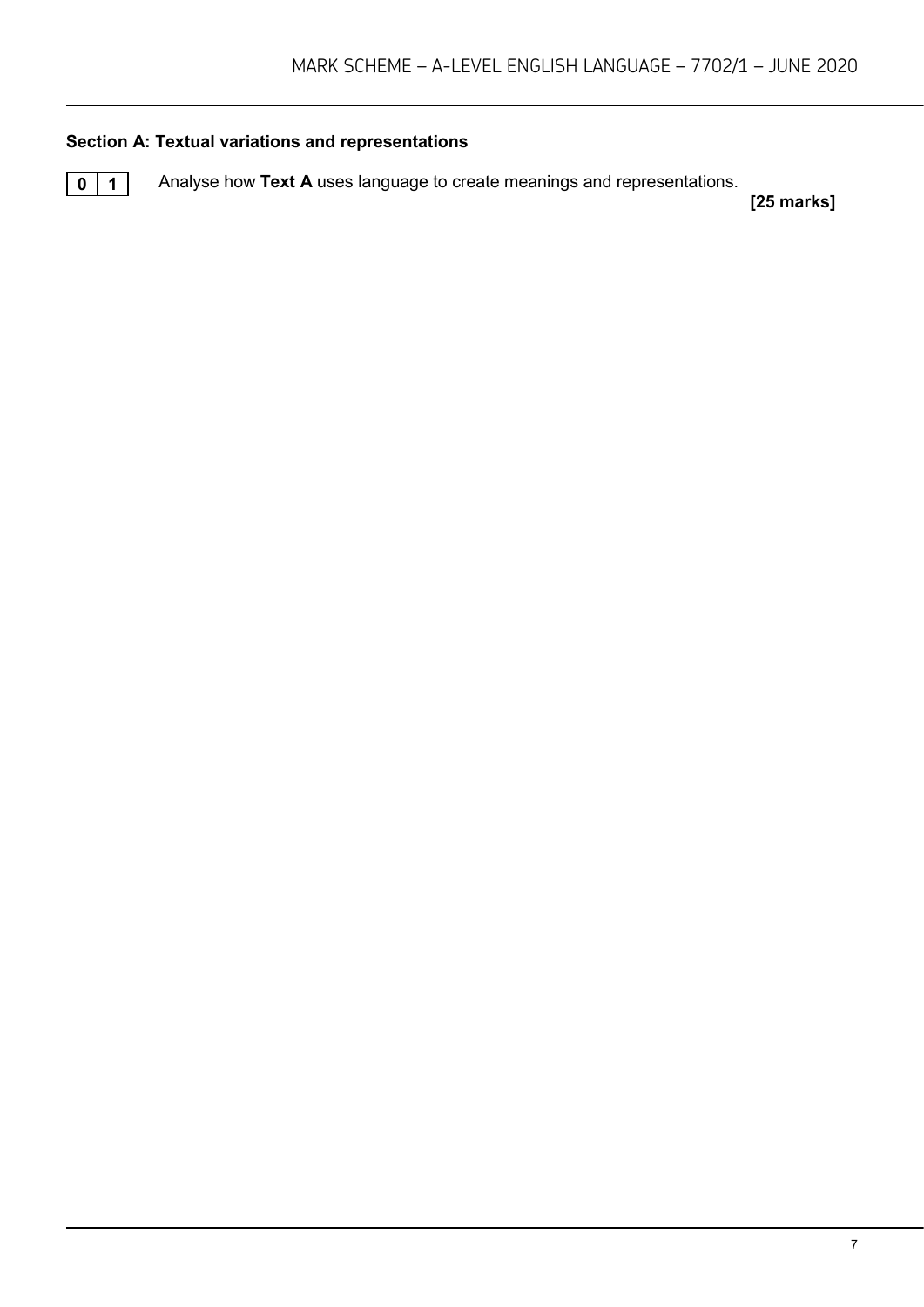|                        | AO1: Apply appropriate methods of language analysis, using associated terminology and<br>coherent written expression                                                                                                                                                                                            |                                                                                                                                                                                                                                                                                                                                                                                   |  |
|------------------------|-----------------------------------------------------------------------------------------------------------------------------------------------------------------------------------------------------------------------------------------------------------------------------------------------------------------|-----------------------------------------------------------------------------------------------------------------------------------------------------------------------------------------------------------------------------------------------------------------------------------------------------------------------------------------------------------------------------------|--|
| Level/<br><b>Marks</b> | PERFORMANCE CHARACTERISTICS                                                                                                                                                                                                                                                                                     | <b>INDICATIVE CONTENT</b><br>These are examples of ways students'<br>work might exemplify the performance<br>characteristics in the question above.<br>They indicate possible content and<br>how it can be treated at different<br>levels.                                                                                                                                        |  |
| Level 5<br>$9 - 10$    | <b>Students will:</b><br>• apply linguistic methods and terminology,<br>identifying patterns and complexities<br>• apply different levels of language analysis<br>in an integrated way, recognising how<br>they are connected<br>• apply levels of language analysis with<br>rare errors<br>• guide the reader. | Students are likely to describe features<br>such as:<br>• semantic patterns<br>• pragmatic features<br>• sentence and clause types, elements<br>and linking<br>• cohesion and textual structure.                                                                                                                                                                                  |  |
| Level 4<br>$7 - 8$     | <b>Students will:</b><br>• apply linguistic methods and terminology<br>with precision and detail<br>• apply two or more levels of language<br>analysis<br>• apply levels of language analysis with<br>occasional errors<br>• develop a line of argument.                                                        | Students are likely to describe features<br>such as:<br>• figurative language<br>• word classes in detail<br>• verb tenses, voice, aspect, modals<br>• phrases.                                                                                                                                                                                                                   |  |
| Level 3<br>$5 - 6$     | <b>Students will:</b><br>• apply linguistic methods and terminology<br>consistently and appropriately<br>• label features that have value for the task<br>• label features with more accuracy than<br>inaccuracy<br>• communicate with clear topics and<br>paragraphs.                                          | Students are likely to describe features<br>such as:<br>• lexical and semantic features<br>• word classes<br>• verb moods<br>• graphology.                                                                                                                                                                                                                                        |  |
| Level 2<br>$3 - 4$     | <b>Students will:</b><br>• use linguistic methods and terminology<br>inconsistently and sometimes without<br>value for the task<br>• generalise about language use with<br>limited/unclear evidence<br>• label features with more inaccuracy than<br>accuracy<br>• express ideas with organisation<br>emerging. | Students are likely to:<br>• offer only one or two descriptions, eg a<br>word class, a sentence function (4)<br>• generalise about formality and/or<br>complexity (4)<br>• make unsupported generalisations<br>about language used (3)<br>• use a linguistic register of very general<br>terms eg sentence and word (3)<br>• quote imprecisely to illustrate<br>descriptions (3). |  |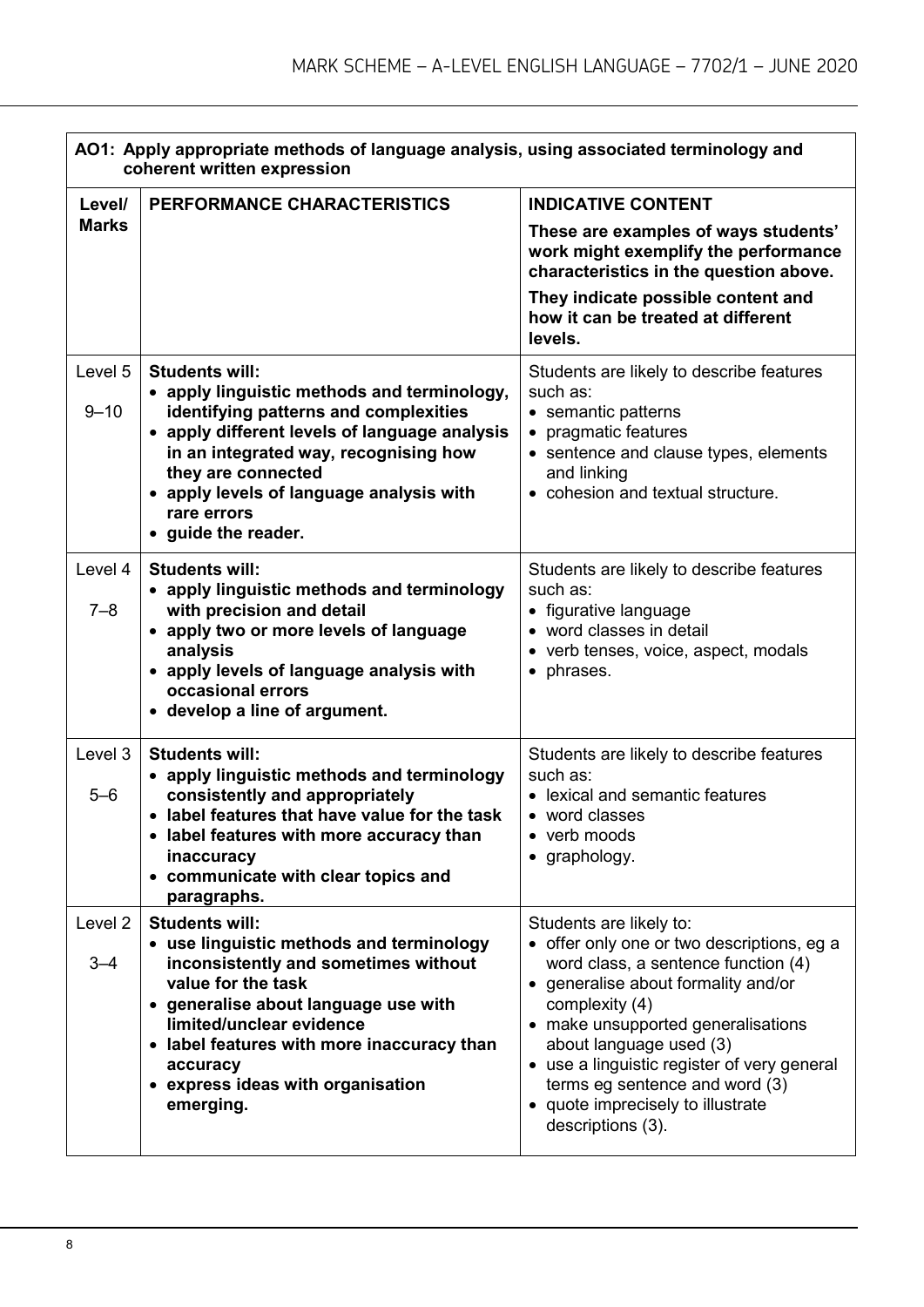| Level 1<br>$1 - 2$ | <b>Students will:</b><br>• quote or identify features of language<br>without linguistic description<br>• present material with limited organisation. | Students are likely to:<br>• quote relevant examples without any<br>linguistic description (2)<br>write without examples (1).<br>$\bullet$ |
|--------------------|------------------------------------------------------------------------------------------------------------------------------------------------------|--------------------------------------------------------------------------------------------------------------------------------------------|
| 0                  | Nothing written about the text or topic                                                                                                              |                                                                                                                                            |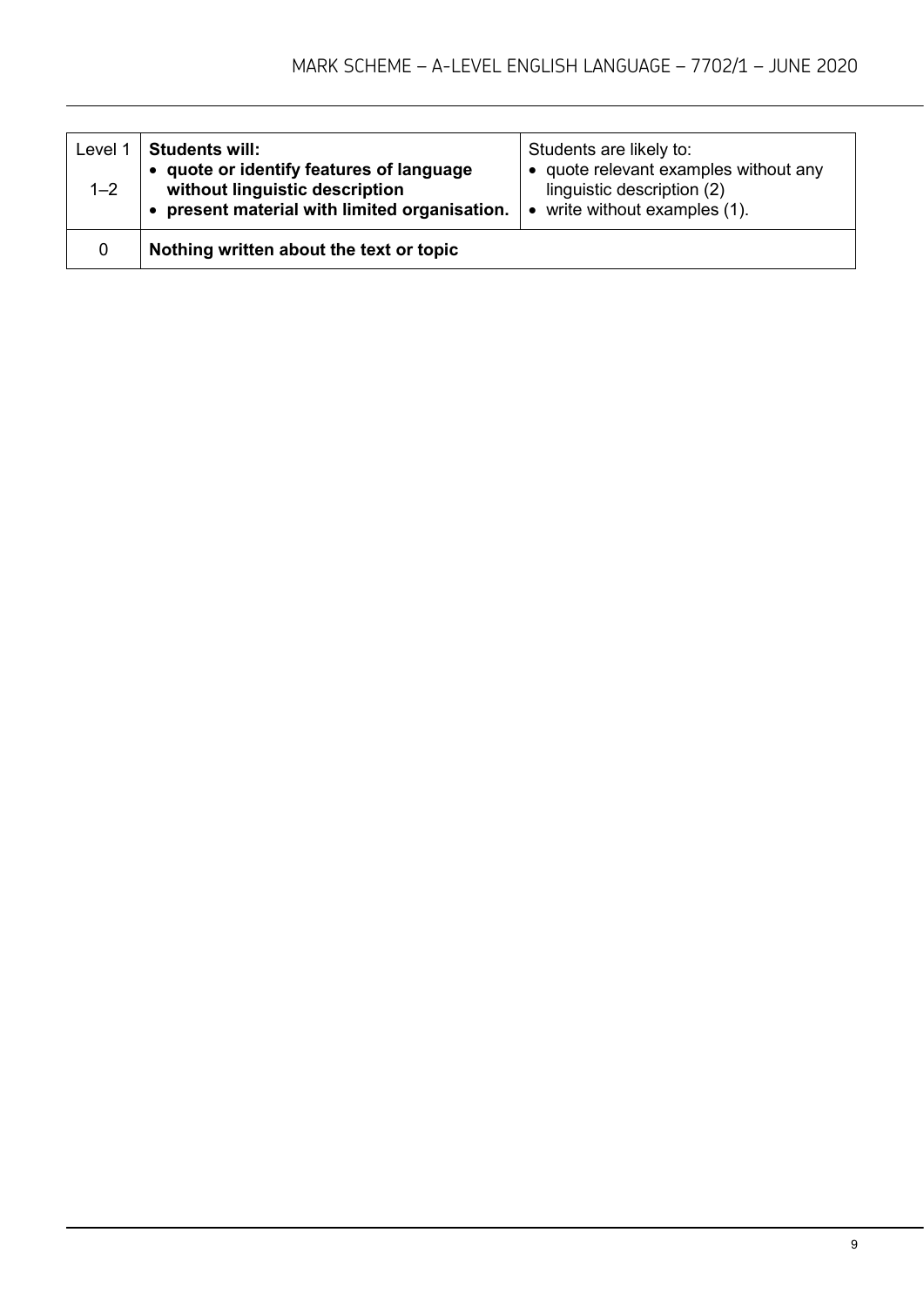| AO3: Analyse and evaluate how contextual factors and language features are associated with<br>the construction of meaning |                                                                                                                                                                                |                                                                                                                                                                                                                                          |
|---------------------------------------------------------------------------------------------------------------------------|--------------------------------------------------------------------------------------------------------------------------------------------------------------------------------|------------------------------------------------------------------------------------------------------------------------------------------------------------------------------------------------------------------------------------------|
| Level/<br><b>Marks</b>                                                                                                    | PERFORMANCE CHARACTERISTICS                                                                                                                                                    | <b>INDICATIVE CONTENT</b><br>These are examples of ways students'<br>work might exemplify the performance                                                                                                                                |
|                                                                                                                           |                                                                                                                                                                                | characteristics in the question above.<br>They indicate possible content and how it<br>can be treated at different levels.                                                                                                               |
| Level 5<br>$13 - 15$                                                                                                      | <b>Students will:</b><br>• evaluate use of language and<br>representations according to context<br>• explore analysis within wider social<br>and cultural contexts.            | Students are likely to:<br>• evaluate representations of<br>celebrity/royalty<br>• evaluate representations of the media<br>• evaluate modality and sentence and clause<br>patterns.                                                     |
| Level 4<br>$10 - 12$                                                                                                      | <b>Students will:</b><br>• analyse how language choices create<br>meanings and representations<br>• analyse how aspects of context work<br>together to affect language use.    | Students are likely to:<br>• analyse how audience is addressed and<br>positioned<br>• analyse how language is used to represent<br>the writer's point of view<br>analyse representations of the<br>media/celebrity/royalty.              |
| Level 3<br>$7 - 9$                                                                                                        | <b>Students will:</b><br>• interpret significance of specific<br>choices of language according to<br>context<br>• link specific language choices with an<br>aspect of context. | Students are likely to:<br>interpret vocabulary used to describe the<br>$\bullet$<br>occasion<br>• interpret vocabulary used to describe the<br>TV presentation<br>interpret first person point of view/inclusive<br>and direct address. |
| Level 2<br>$4 - 6$                                                                                                        | <b>Students will:</b><br>• identify distinctive features of<br>language and significant aspects of<br>context.                                                                 | Students are likely to:<br>identify language about television/<br>$\bullet$<br>weddings<br>• identify online newspaper features<br>identify audiences and purposes of article.                                                           |
| Level 1<br>$1 - 3$                                                                                                        | <b>Students will:</b><br>• paraphrase or describe content of<br>texts<br>• misunderstand text or context.                                                                      | Students are likely to:<br>• give factual information about the writer's<br>ideas/content<br>show literal understanding of information<br>rely on lengthy quotations.                                                                    |
| 0                                                                                                                         | Nothing written about the text or topic                                                                                                                                        |                                                                                                                                                                                                                                          |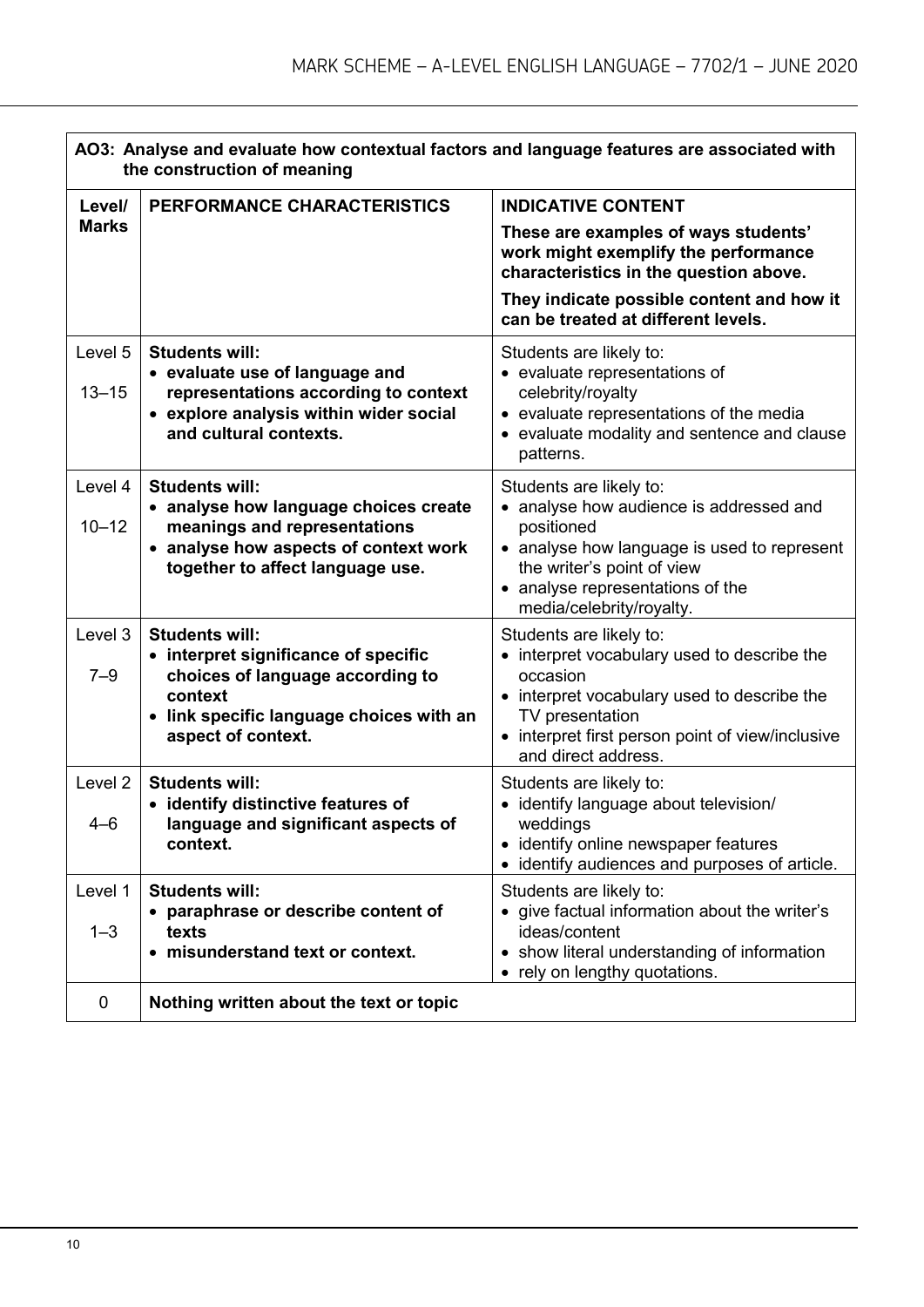**0 2** Analyse how Text B uses language to create meanings and representations.

**[25 marks]**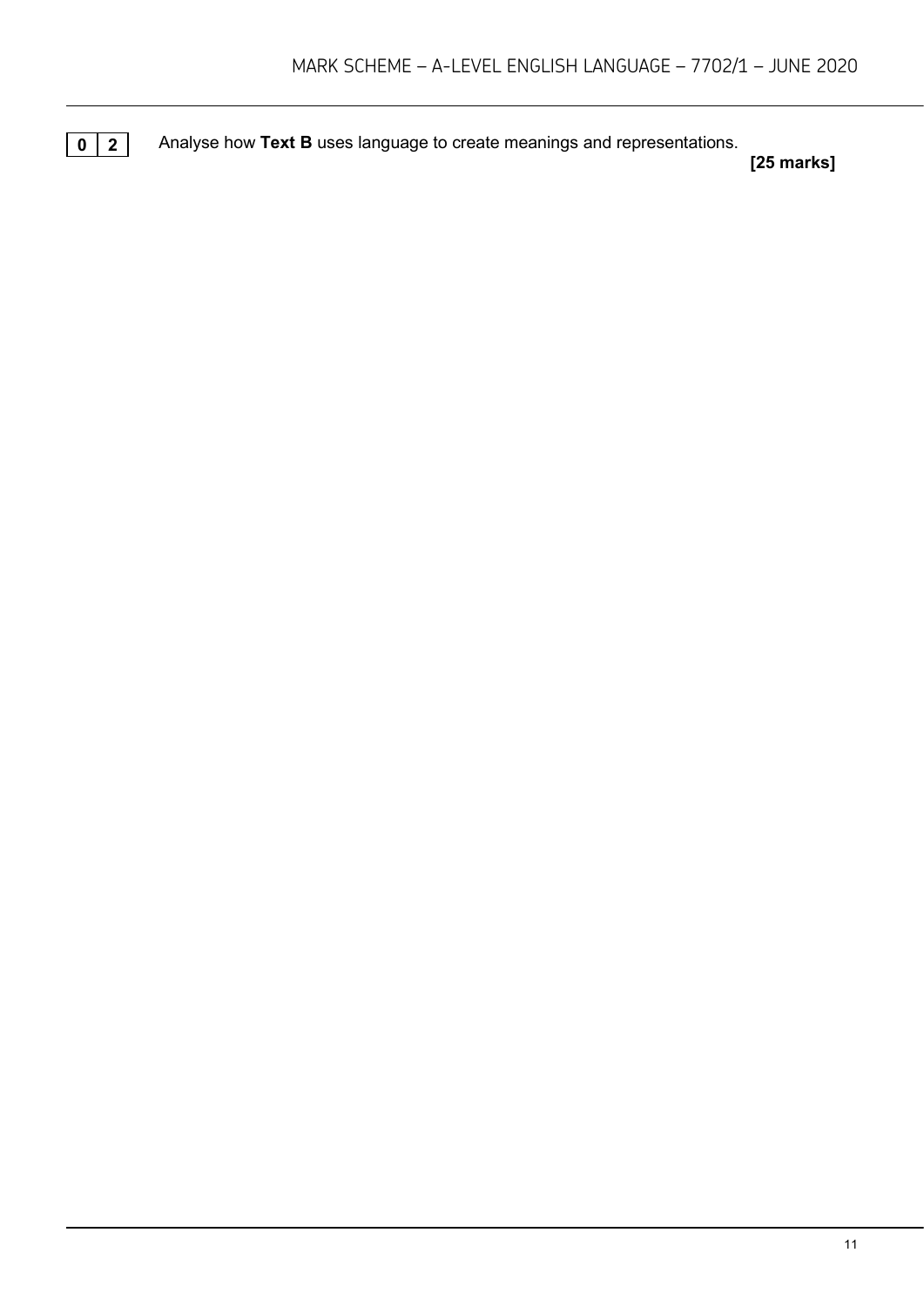| AO1: Apply appropriate methods of language analysis, using associated terminology and<br>coherent written expression |                                                                                        |                                                                                                                        |
|----------------------------------------------------------------------------------------------------------------------|----------------------------------------------------------------------------------------|------------------------------------------------------------------------------------------------------------------------|
| Level/                                                                                                               | PERFORMANCE CHARACTERISTICS                                                            | <b>INDICATIVE CONTENT</b>                                                                                              |
| <b>Marks</b>                                                                                                         |                                                                                        | These are examples of ways students'<br>work might exemplify the performance<br>characteristics in the question above. |
|                                                                                                                      |                                                                                        | They indicate possible content and<br>how it can be treated at different<br>levels.                                    |
| Level 5                                                                                                              | <b>Students will:</b>                                                                  | Students are likely to describe features                                                                               |
|                                                                                                                      | • apply linguistic methods and terminology,                                            | such as:                                                                                                               |
| $9 - 10$                                                                                                             | identifying patterns and complexities<br>• apply different levels of language analysis | • semantic patterns<br>• pragmatic features                                                                            |
|                                                                                                                      | in an integrated way, recognising how<br>they are connected                            | • sentence and clause types, elements<br>and linking                                                                   |
|                                                                                                                      | • apply levels of language analysis with<br>rare errors                                | • cohesion and textual structure.                                                                                      |
|                                                                                                                      | • guide the reader.                                                                    |                                                                                                                        |
| Level 4                                                                                                              | <b>Students will:</b>                                                                  | Students are likely to describe features                                                                               |
|                                                                                                                      | • apply linguistic methods and terminology                                             | such as:                                                                                                               |
| $7 - 8$                                                                                                              | with precision and detail                                                              | • figurative language                                                                                                  |
|                                                                                                                      | • apply two or more levels of language                                                 | • word classes in detail                                                                                               |
|                                                                                                                      | analysis<br>• apply levels of language analysis with                                   | • verb tenses, voice, aspect, modals<br>• phrases.                                                                     |
|                                                                                                                      | occasional errors                                                                      |                                                                                                                        |
|                                                                                                                      | • develop a line of argument.                                                          |                                                                                                                        |
| Level 3                                                                                                              | <b>Students will:</b>                                                                  | Students are likely to describe features                                                                               |
|                                                                                                                      | • apply linguistic methods and terminology                                             | such as:                                                                                                               |
| $5 - 6$                                                                                                              | consistently and appropriately<br>• label features that have value for the task        | • lexical and semantic features<br>• word classes                                                                      |
|                                                                                                                      | • label features with more accuracy than                                               | • verb moods                                                                                                           |
|                                                                                                                      | inaccuracy                                                                             | graphology.                                                                                                            |
|                                                                                                                      | • communicate with clear topics and<br>paragraphs.                                     |                                                                                                                        |
| Level <sub>2</sub>                                                                                                   | <b>Students will:</b>                                                                  | Students are likely to:                                                                                                |
|                                                                                                                      | • use linguistic methods and terminology                                               | • offer only one or two descriptions, eg a                                                                             |
| $3 - 4$                                                                                                              | inconsistently and sometimes without                                                   | word class, a sentence function (4)                                                                                    |
|                                                                                                                      | value for the task                                                                     | • generalise about formality and/or                                                                                    |
|                                                                                                                      | • generalise about language use with<br>limited/unclear evidence                       | complexity (4)<br>• make unsupported generalisations                                                                   |
|                                                                                                                      | • label features with more inaccuracy than                                             | about language used (3)                                                                                                |
|                                                                                                                      | accuracy                                                                               | • use a linguistic register of very general                                                                            |
|                                                                                                                      | • express ideas with organisation                                                      | terms eg sentence and word (3)                                                                                         |
|                                                                                                                      | emerging.                                                                              | • quote imprecisely to illustrate<br>descriptions (3).                                                                 |
|                                                                                                                      |                                                                                        |                                                                                                                        |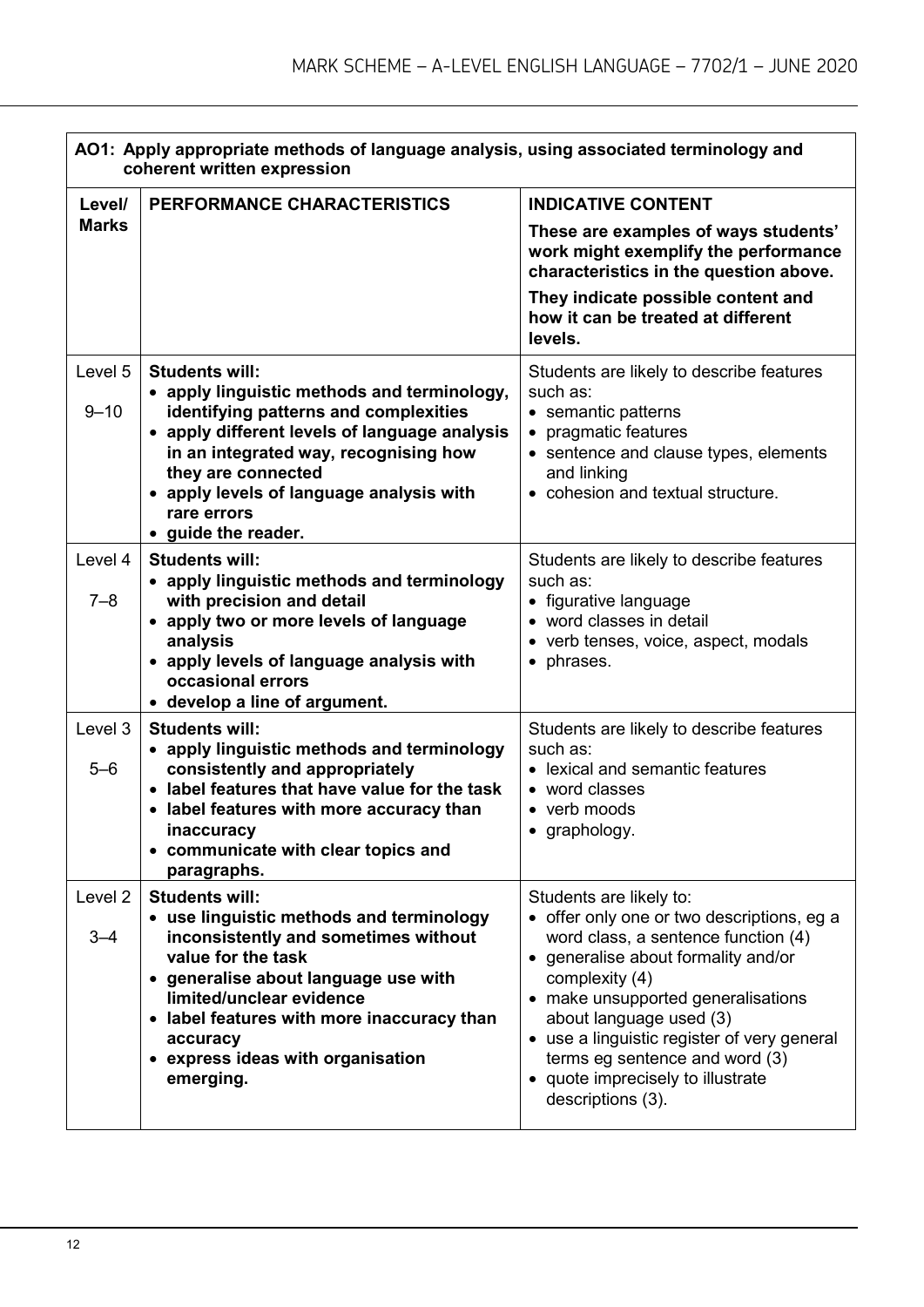| Level 1 | <b>Students will:</b>                         | Students are likely to:                  |
|---------|-----------------------------------------------|------------------------------------------|
|         | • quote or identify features of language      | • quote relevant examples without any    |
| $1 - 2$ | without linguistic description                | linguistic description (2)               |
|         | • present material with limited organisation. | write without examples (1).<br>$\bullet$ |
| 0       | Nothing written about the text or topic       |                                          |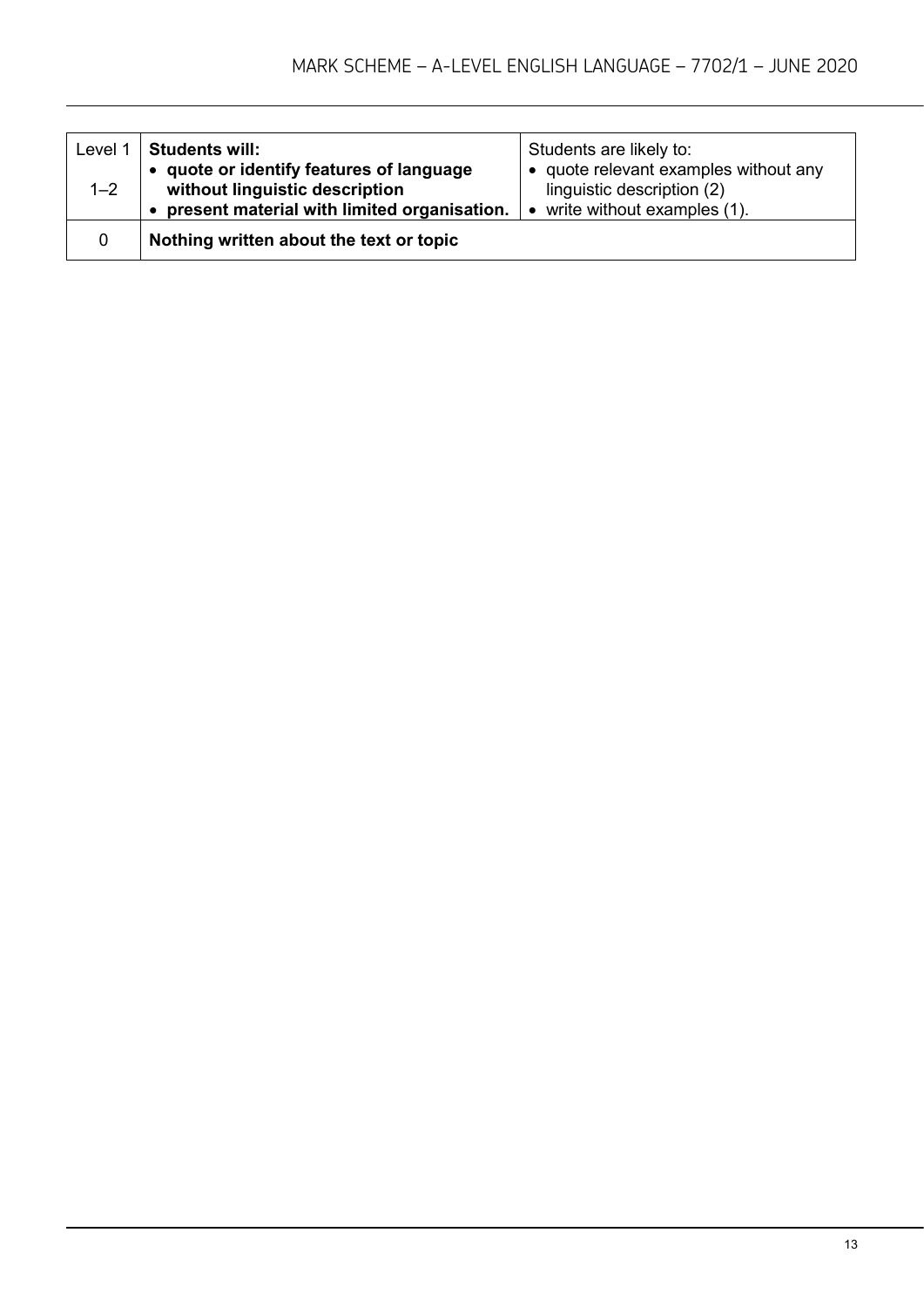| AO3: Analyse and evaluate how contextual factors and language features are associated with<br>the construction of meaning |                                                                                                                                                                             |                                                                                                                                                                                                                            |
|---------------------------------------------------------------------------------------------------------------------------|-----------------------------------------------------------------------------------------------------------------------------------------------------------------------------|----------------------------------------------------------------------------------------------------------------------------------------------------------------------------------------------------------------------------|
| Level/                                                                                                                    | PERFORMANCE CHARACTERISTICS                                                                                                                                                 | <b>INDICATIVE CONTENT</b>                                                                                                                                                                                                  |
| <b>Marks</b>                                                                                                              |                                                                                                                                                                             | These are examples of ways students'<br>work might exemplify the performance<br>characteristics in the question above.                                                                                                     |
|                                                                                                                           |                                                                                                                                                                             | They indicate possible content and<br>how it can be treated at different<br>levels.                                                                                                                                        |
| Level 5<br>$13 - 15$                                                                                                      | <b>Students will:</b><br>• evaluate use of language and<br>representations according to context<br>• explore analysis within wider social and<br>cultural contexts.         | Students are likely to:<br>• evaluate effect of historical contexts<br>• evaluate the writer's self-presentation<br>• evaluate modality and sentence and<br>clause patterns.                                               |
| Level 4<br>$10 - 12$                                                                                                      | <b>Students will:</b><br>• analyse how language choices create<br>meanings and representations<br>• analyse how aspects of context work<br>together to affect language use. | Students are likely to:<br>• analyse how audience is addressed<br>and positioned<br>• analyse how the writer conveys her<br>thoughts and feelings<br>• analyse how language is used to<br>represent the occasion, society. |
| Level 3<br>$7 - 9$                                                                                                        | <b>Students will:</b><br>• interpret significance of specific choices<br>of language according to context<br>• link specific language choices with an<br>aspect of context. | Students are likely to:<br>• link period and vocabulary<br>• interpret how the writer presents the<br>people involved<br>• interpret point of view and address.                                                            |
| Level 2<br>$4 - 6$                                                                                                        | <b>Students will:</b><br>• identify distinctive features of language<br>and significant aspects of context.                                                                 | Students are likely to:<br>• identify audiences and purposes<br>• identify features of a journal<br>• identify language about<br>royalty/weddings.                                                                         |
| Level 1<br>$1 - 3$                                                                                                        | <b>Students will:</b><br>• paraphrase or describe content of texts<br>• misunderstand text or context.                                                                      | Students are likely to:<br>• give an account of the events described<br>• show literal understanding of<br>information<br>• rely on lengthy quotations.                                                                    |
| $\mathbf 0$                                                                                                               | Nothing written about the text or topic                                                                                                                                     |                                                                                                                                                                                                                            |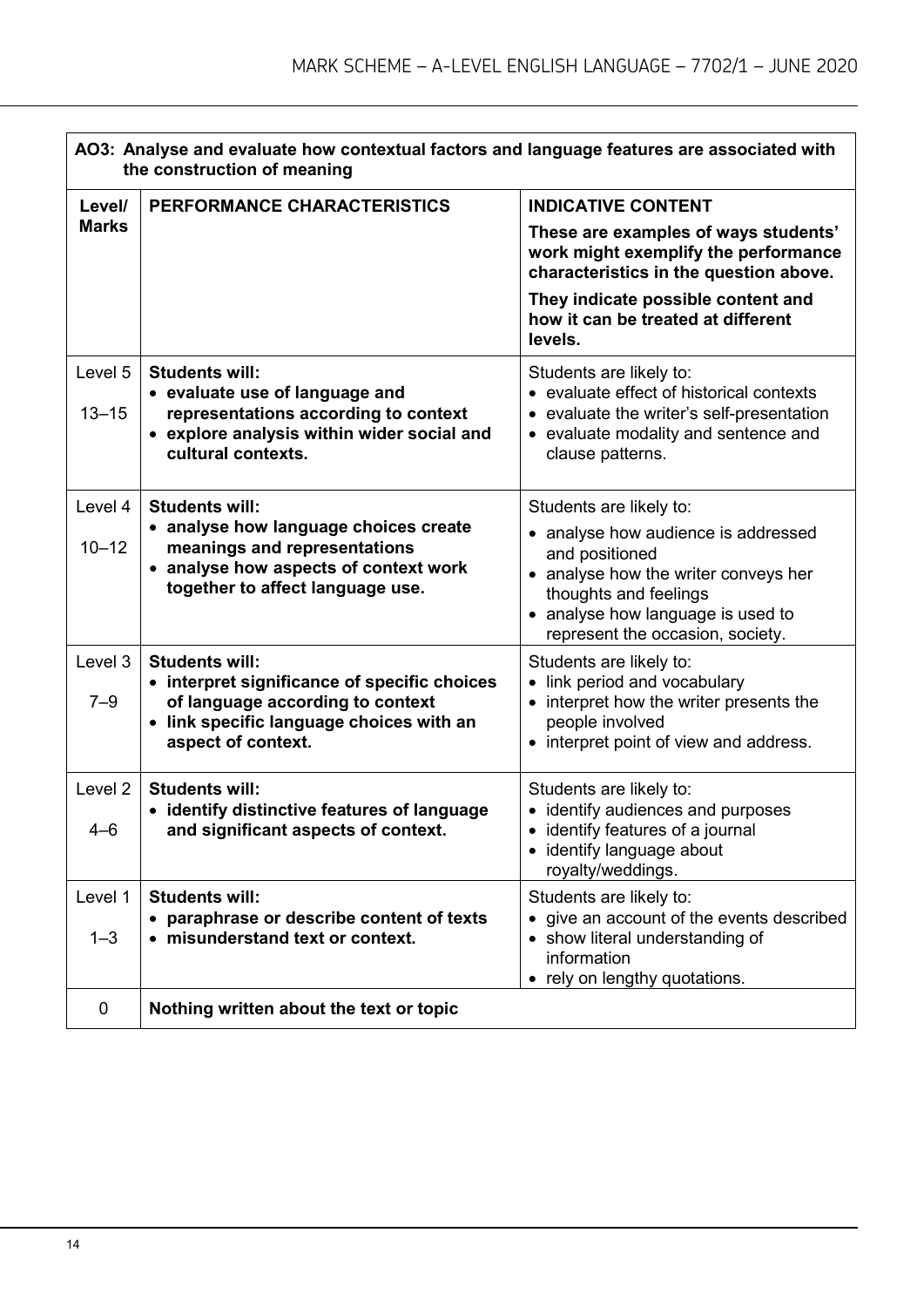**0 3** Explore the similarities and differences in the ways that **Text A** and **Text B** use language. **[20 marks]**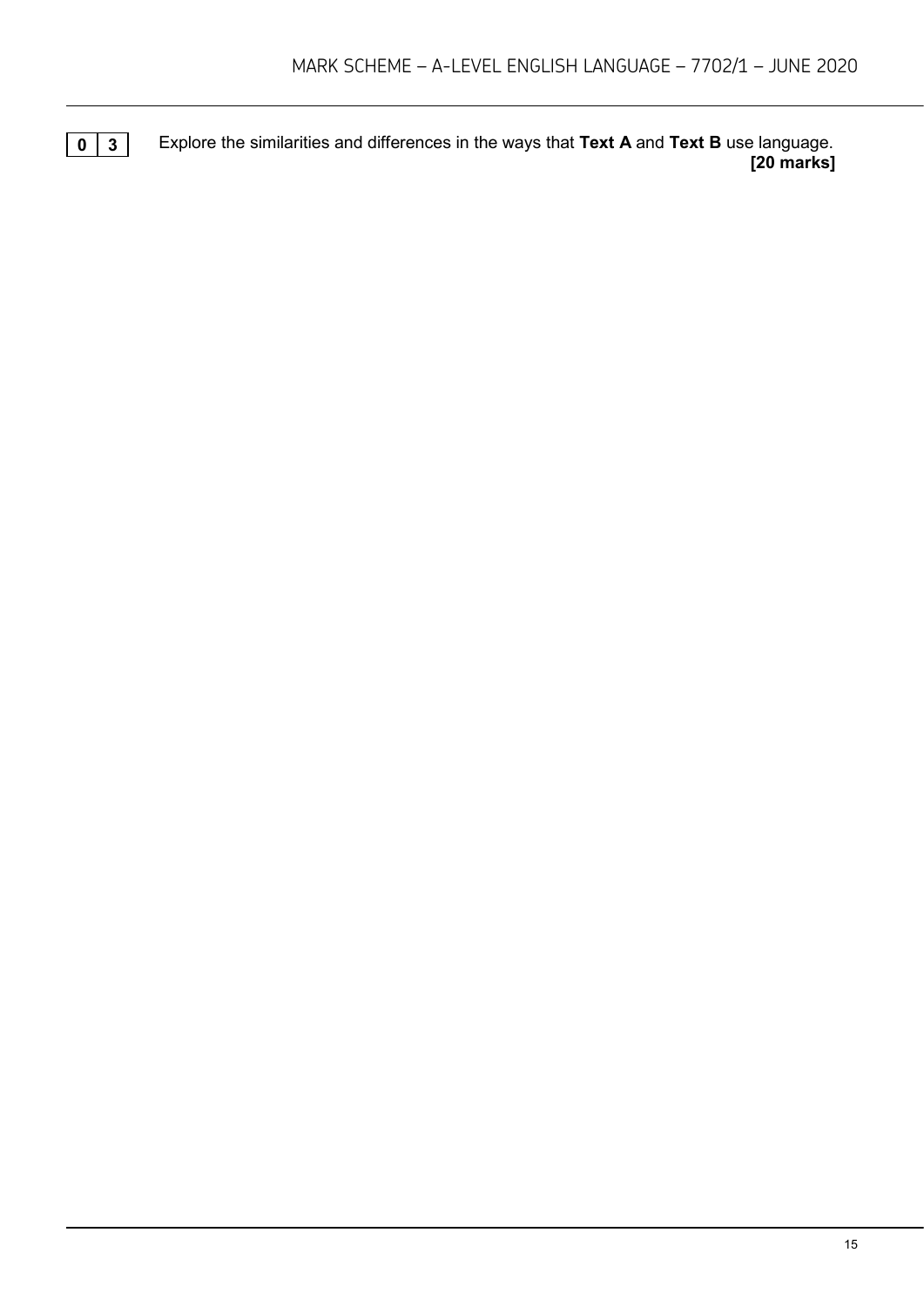| AO4: Explore connections across texts, informed by linguistic concepts and methods |                                                                                                             |                                                                                                                                                                                                                      |
|------------------------------------------------------------------------------------|-------------------------------------------------------------------------------------------------------------|----------------------------------------------------------------------------------------------------------------------------------------------------------------------------------------------------------------------|
| Level/                                                                             | PERFORMANCE CHARACTERISTICS                                                                                 | <b>INDICATIVE CONTENT</b>                                                                                                                                                                                            |
| <b>Marks</b>                                                                       |                                                                                                             | These are examples of ways students' work<br>might exemplify the performance<br>characteristics in the question above.<br>They indicate possible content and how it                                                  |
|                                                                                    |                                                                                                             | can be treated at different levels.                                                                                                                                                                                  |
| Level 5                                                                            | <b>Students will:</b><br>• evaluate the                                                                     | Students are likely to:<br>• evaluate the effects of audiences and                                                                                                                                                   |
| $17 - 20$                                                                          | importance/significance/effect of<br>connections found across texts.                                        | purposes<br>• evaluate the effects of mode/genre<br>• evaluate the effects of social and historical<br>contexts<br>• place texts within wider discourses and<br>values.                                              |
| Level 4                                                                            | <b>Students will:</b>                                                                                       | Students are likely to:                                                                                                                                                                                              |
| $13 - 16$                                                                          | • explore connections between texts<br>by linking language and context.                                     | • connect language use and audiences and<br>purposes<br>• connect language use and mode/genre<br>• connect language use and social and<br>historical contexts<br>• connect language use and representations.         |
| Level 3                                                                            | <b>Students will:</b>                                                                                       | Students are likely to:                                                                                                                                                                                              |
| $9 - 12$                                                                           | • make connections across texts by<br>identifying similar or different uses<br>of language/content/context. | contrast use of first/second person pronouns<br>contrast use of sentence types and functions<br>• compare and contrast vocabulary used to<br>describe the weddings<br>• compare and contrast other uses of language. |
| Level <sub>2</sub>                                                                 | <b>Students will:</b>                                                                                       | Students are likely to:                                                                                                                                                                                              |
| $5 - 8$                                                                            | • make connections at a literal level.                                                                      | • compare topics<br>• compare purposes<br>• contrast audiences and writers<br>contrast genres.                                                                                                                       |
| Level 1                                                                            | <b>Students will:</b>                                                                                       | Students are likely to:                                                                                                                                                                                              |
| $1 - 4$                                                                            | • discuss relevant aspects of texts<br>without making connections<br>explicitly.                            | make one/two implicit connections (4)<br>• make implicit connections by using similar<br>topics for paragraphs (3)<br>• write about each text separately (2)<br>• write about one text only $(1)$ .                  |
| $\mathbf 0$                                                                        | Nothing written about the text or topic                                                                     |                                                                                                                                                                                                                      |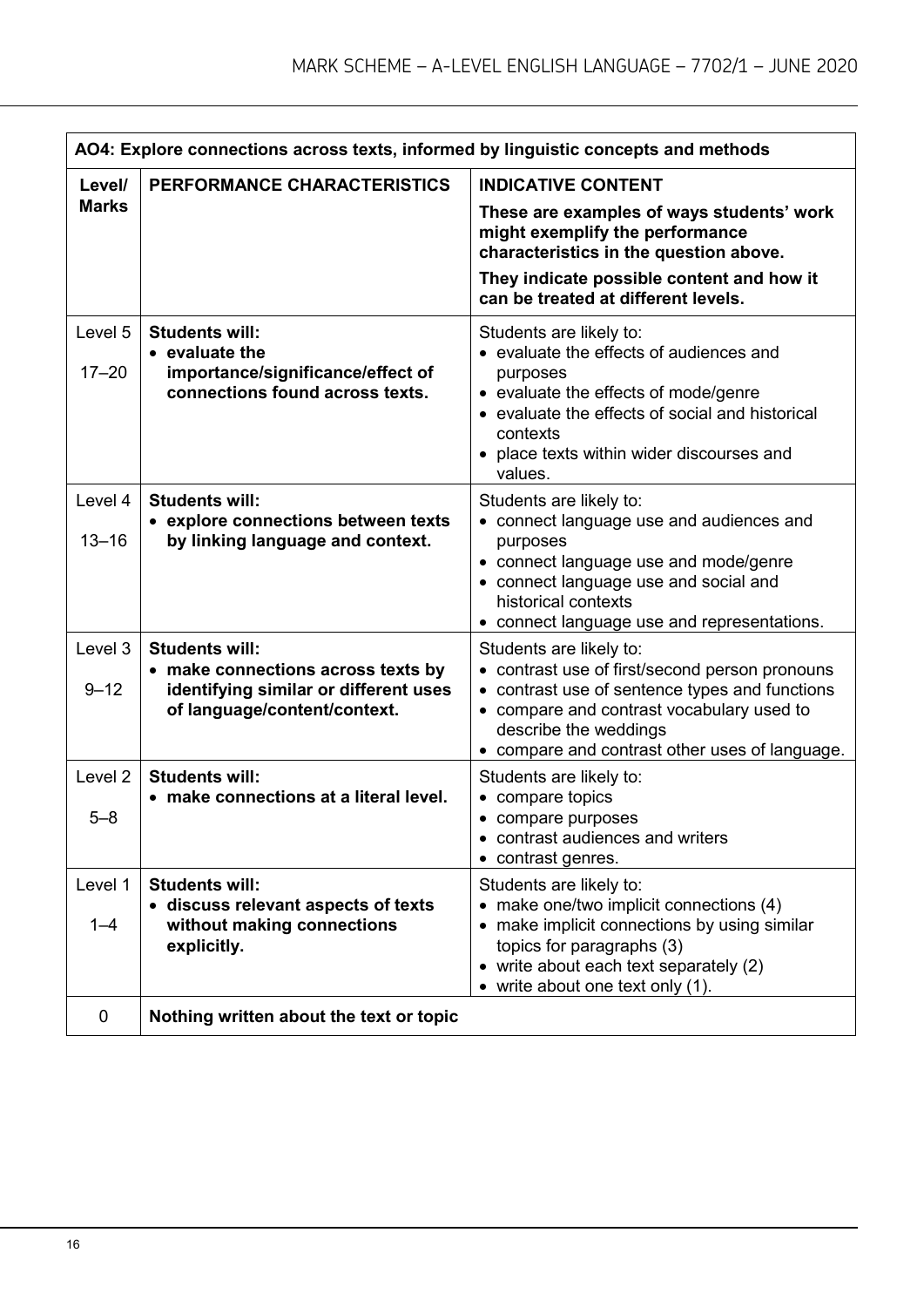#### **Section B: Children's language development**

**0 4** 'Nature is more important than nurture in a child's language development.'

Referring to **Data Set 1** in detail, and to relevant ideas from language study, evaluate this view of children's language development.

**[30 marks]**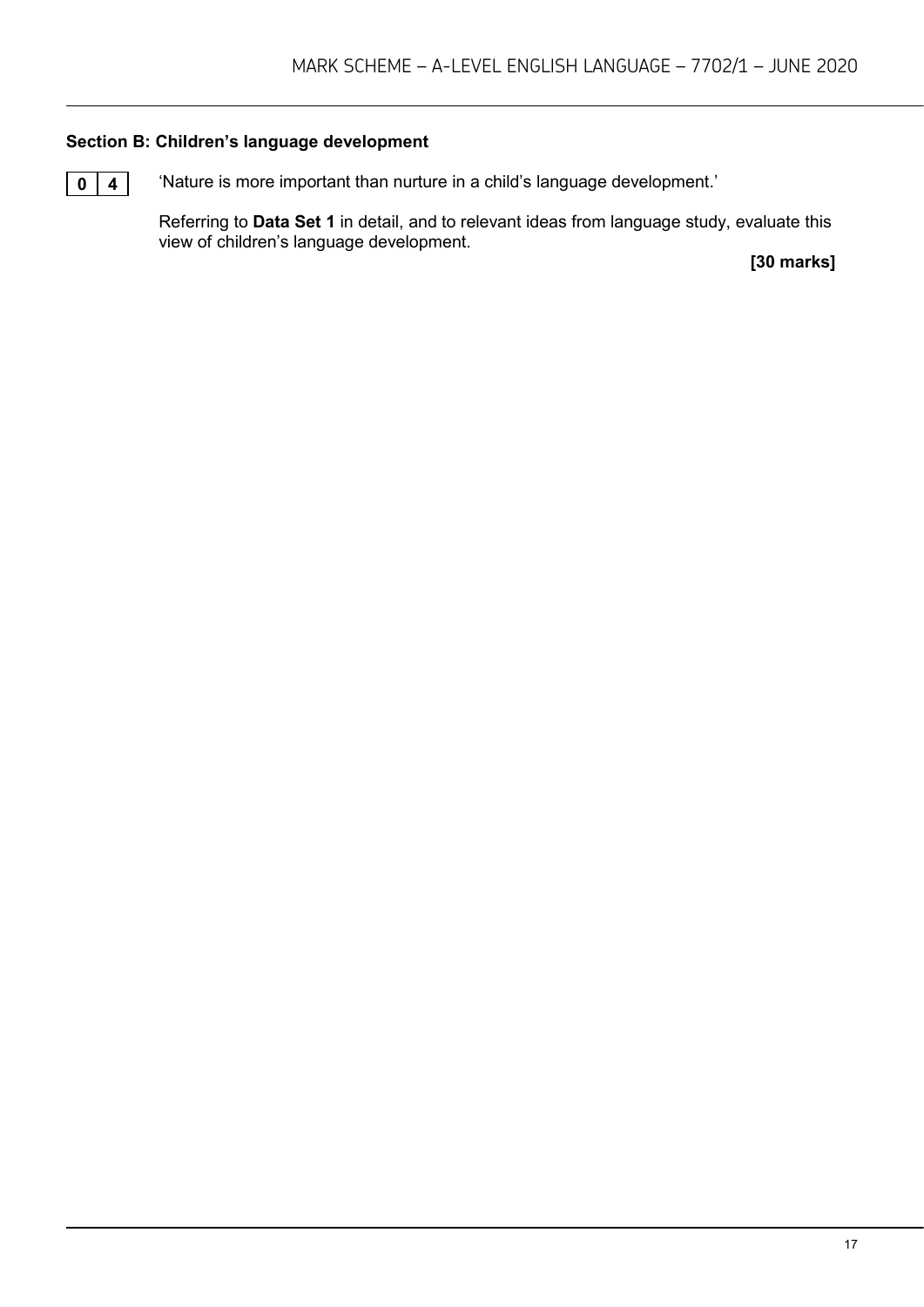| AO1: Apply appropriate methods of language analysis, using associated terminology and<br>coherent written expression |                                                                                                                                                                                                                                                                                                                 |                                                                                                                                                                                                                                                                                                                                                                                   |
|----------------------------------------------------------------------------------------------------------------------|-----------------------------------------------------------------------------------------------------------------------------------------------------------------------------------------------------------------------------------------------------------------------------------------------------------------|-----------------------------------------------------------------------------------------------------------------------------------------------------------------------------------------------------------------------------------------------------------------------------------------------------------------------------------------------------------------------------------|
| Level/                                                                                                               | PERFORMANCE CHARACTERISTICS                                                                                                                                                                                                                                                                                     | <b>INDICATIVE CONTENT</b>                                                                                                                                                                                                                                                                                                                                                         |
| <b>Marks</b>                                                                                                         |                                                                                                                                                                                                                                                                                                                 | These are examples of ways students'<br>work might exemplify the performance<br>characteristics in the question above.                                                                                                                                                                                                                                                            |
|                                                                                                                      |                                                                                                                                                                                                                                                                                                                 | They indicate possible content and<br>how it can be treated at different<br>levels.                                                                                                                                                                                                                                                                                               |
| Level 5<br>$13 - 15$                                                                                                 | <b>Students will:</b><br>• apply linguistic methods and terminology,<br>identifying patterns and complexities<br>• apply different levels of language analysis<br>in an integrated way, recognising how<br>they are connected<br>• apply levels of language analysis with<br>rare errors<br>• guide the reader. | Students are likely to describe features<br>such as:<br>• semantic patterns/pragmatic features<br>eg deixis and context dependence<br>• clause types, elements and linking<br>grammatical patterns and rules eg<br>$\bullet$<br>agreement/plurality/tense formation<br>• grammatical/lexical words<br>· discourse structure.                                                      |
| Level 4<br>$10 - 12$                                                                                                 | <b>Students will:</b><br>• apply linguistic methods and terminology<br>with precision and detail<br>• apply two or more levels of language<br>analysis<br>• apply levels of language analysis with<br>occasional errors<br>• develop a line of argument.                                                        | Students are likely to describe features<br>such as:<br>• word classes in detail<br>• verb tenses, voice, aspect, modals<br>• phrases<br>• morphemes.                                                                                                                                                                                                                             |
| Level 3<br>$7 - 9$                                                                                                   | <b>Students will:</b><br>• apply linguistic methods and terminology<br>consistently and appropriately<br>• label features that have value for the task<br>label features with more accuracy than<br>inaccuracy<br>• communicate with clear topics and<br>paragraphs.                                            | Students are likely to describe features<br>such as:<br>• lexical and semantic features<br>• word classes<br>• verb moods<br>• turn taking/prosodic features/discourse<br>features.                                                                                                                                                                                               |
| Level <sub>2</sub><br>$4 - 6$                                                                                        | <b>Students will:</b><br>• use linguistic methods and terminology<br>inconsistently and sometimes without<br>value for the task<br>• generalise about language use with<br>limited/unclear evidence<br>• label features with more inaccuracy than<br>accuracy<br>• express ideas with organisation<br>emerging. | Students are likely to:<br>• offer only one or two descriptions, eg a<br>word class, a sentence function (6)<br>• generalise about formality and/or<br>complexity (5)<br>• make unsupported generalisations<br>about language used (4)<br>• use a linguistic register of very general<br>terms eg sentence and word (4)<br>• quote imprecisely to illustrate<br>descriptions (4). |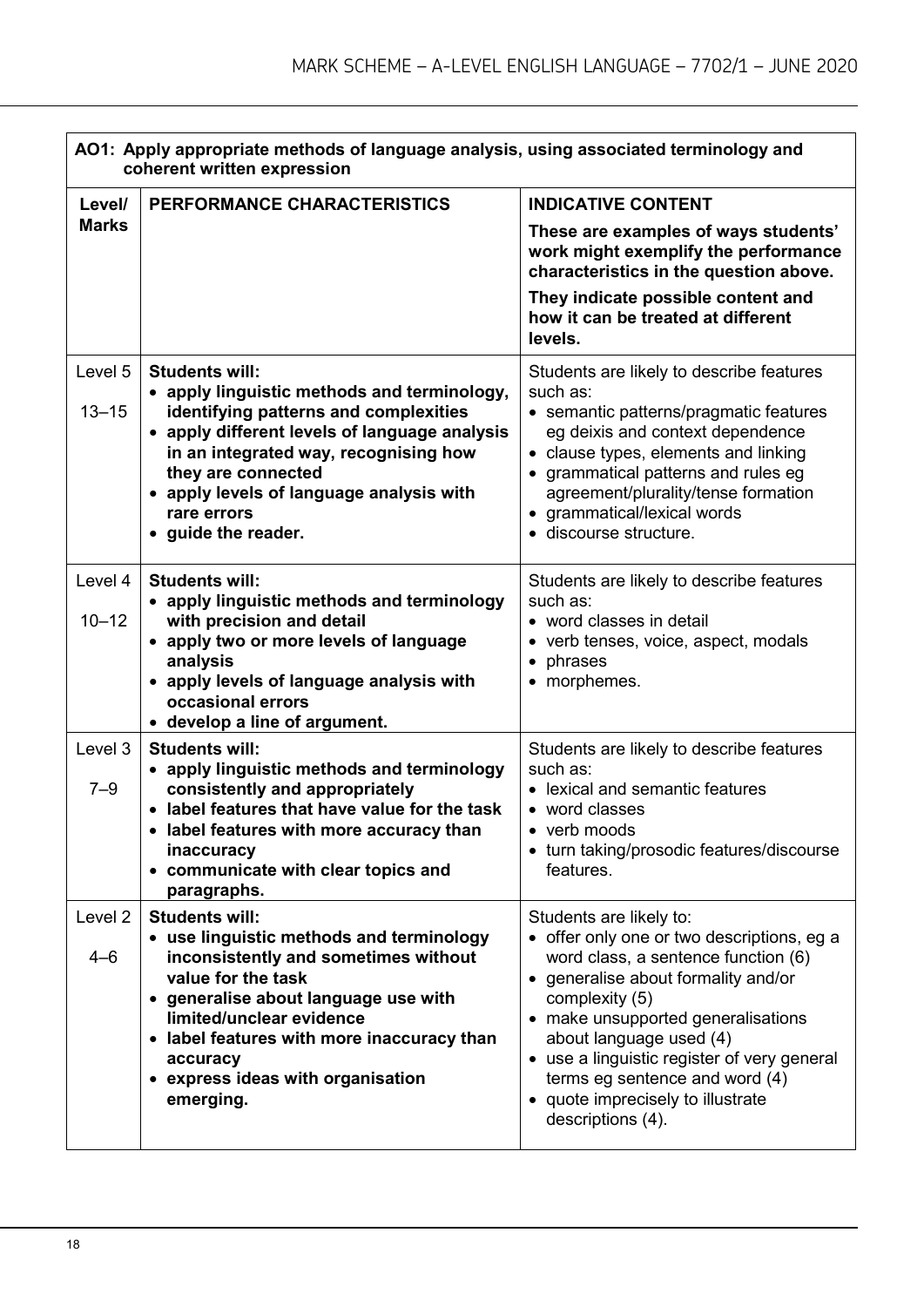| Level 1<br>$1 - 3$ | <b>Students will:</b><br>• quote or identify features of language<br>without linguistic description<br>present material with limited organisation. | Students are likely to:<br>• quote relevant examples without any<br>linguistic description (3)<br>$\bullet$ write without examples (2)<br>• fragmentary response $(1)$ . |
|--------------------|----------------------------------------------------------------------------------------------------------------------------------------------------|--------------------------------------------------------------------------------------------------------------------------------------------------------------------------|
| 0                  | Nothing written about the text or topic                                                                                                            |                                                                                                                                                                          |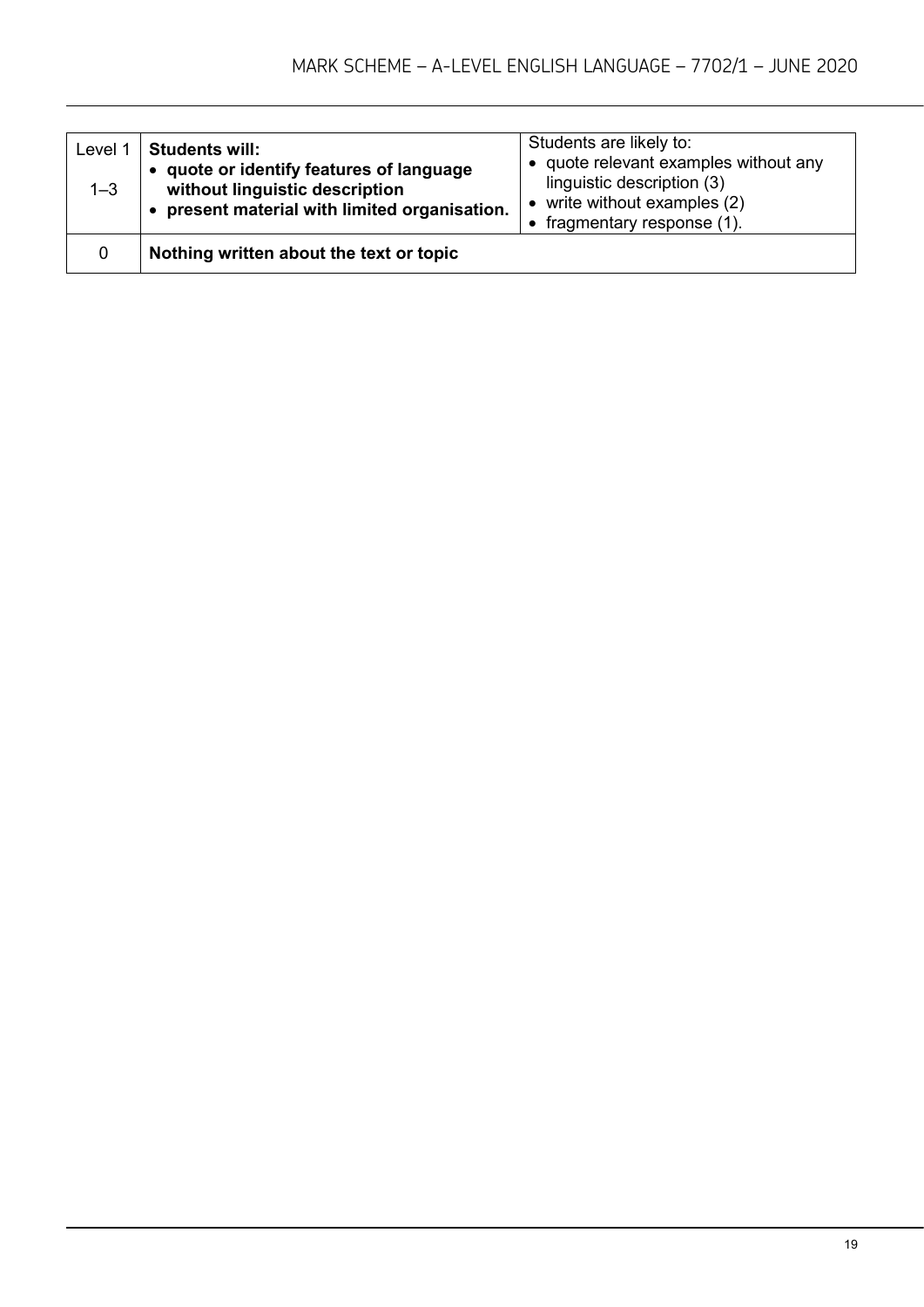| AO2: Demonstrate critical understanding of concepts and issues relevant to language use |                                                                                                                                                                                                                |                                                                                                                                                                                                                                                                                                   |
|-----------------------------------------------------------------------------------------|----------------------------------------------------------------------------------------------------------------------------------------------------------------------------------------------------------------|---------------------------------------------------------------------------------------------------------------------------------------------------------------------------------------------------------------------------------------------------------------------------------------------------|
| Level/                                                                                  | PERFORMANCE CHARACTERISTICS                                                                                                                                                                                    | <b>INDICATIVE CONTENT</b>                                                                                                                                                                                                                                                                         |
| <b>Marks</b>                                                                            |                                                                                                                                                                                                                | These are examples of ways students'<br>work might exemplify the performance<br>characteristics in the question above.                                                                                                                                                                            |
|                                                                                         |                                                                                                                                                                                                                | They indicate possible content and<br>how it can be treated at different<br>levels.                                                                                                                                                                                                               |
| Level 5<br>$13 - 15$                                                                    | <b>Students will:</b><br>• demonstrate a synthesised,<br>conceptualised and individual overview of<br><b>issues</b><br>• evaluate and challenge views, approaches<br>and interpretations of linguistic issues. | Students are likely to:<br>• evaluate and challenge different ways<br>of explaining children's language<br>development, using well-selected<br>examples to support/challenge ideas<br>• synthesise ideas and conceptualise a<br>view of the process<br>• explore contextual and cultural factors. |
| Level 4<br>$10 - 12$                                                                    | <b>Students will:</b><br>• identify and comment on different views,<br>approaches and interpretations of<br>linguistic issues.                                                                                 | Students are likely to:<br>• comment on individual/physical<br>explanations<br>• comment on cognitive explanations<br>• comment on social interaction and<br>activity-based explanations.                                                                                                         |
| Level 3<br>$7 - 9$                                                                      | <b>Students will:</b><br>• show detailed knowledge of linguistic<br>ideas, concepts and research.                                                                                                              | Students are likely to:<br>• illustrate imitation based explanations<br>• illustrate innatist explanations<br>• show knowledge of research findings.                                                                                                                                              |
| Level <sub>2</sub><br>$4 - 6$                                                           | <b>Students will:</b><br>• show familiarity with linguistic ideas,<br>concepts and research.                                                                                                                   | Students are likely to:<br>• show awareness of research by<br>outlining theories without reference to<br>task<br>• identify and describe examples of the<br>boys' language<br>• explain the functions of the boys'<br>language.                                                                   |
| Level 1<br>$1 - 3$                                                                      | <b>Students will:</b><br>• discuss issues anecdotally without<br>specialist linguistic knowledge.                                                                                                              | Students are likely to:<br>• discuss examples of children's<br>language development without<br>linguistic comment (3)<br>• give examples of children's language<br>development (2)<br>· discuss children's development without<br>specific focus on language (1).                                 |
| 0                                                                                       | Nothing written about the text or topic                                                                                                                                                                        |                                                                                                                                                                                                                                                                                                   |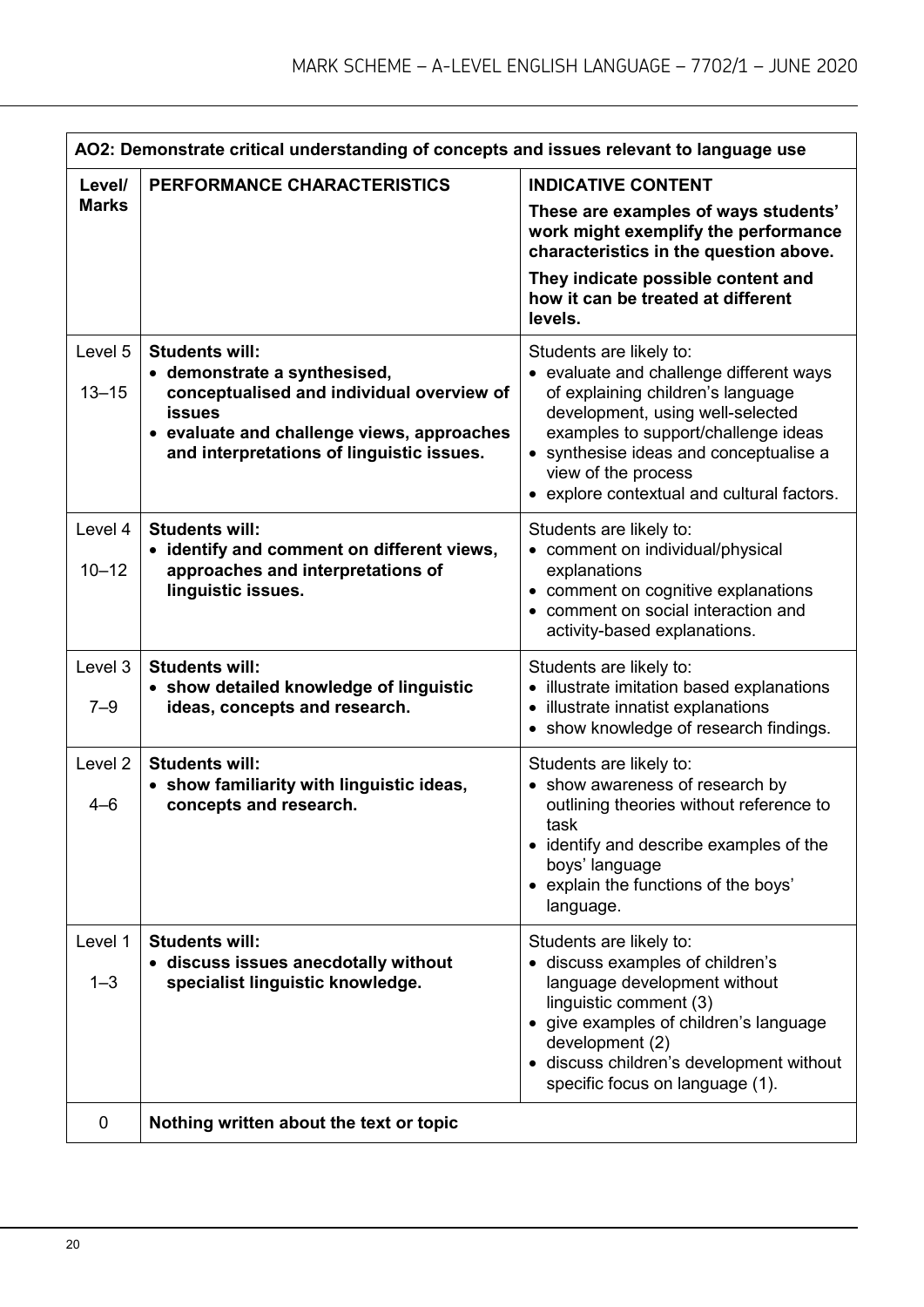**0 5** <sup>t</sup> Learning to write factually is the most important skill in literacy development.'

Referring to **Data Set 2** and **Data Set 3** in detail, and to relevant ideas from language study, evaluate this view of children's language development.

**[30 marks]**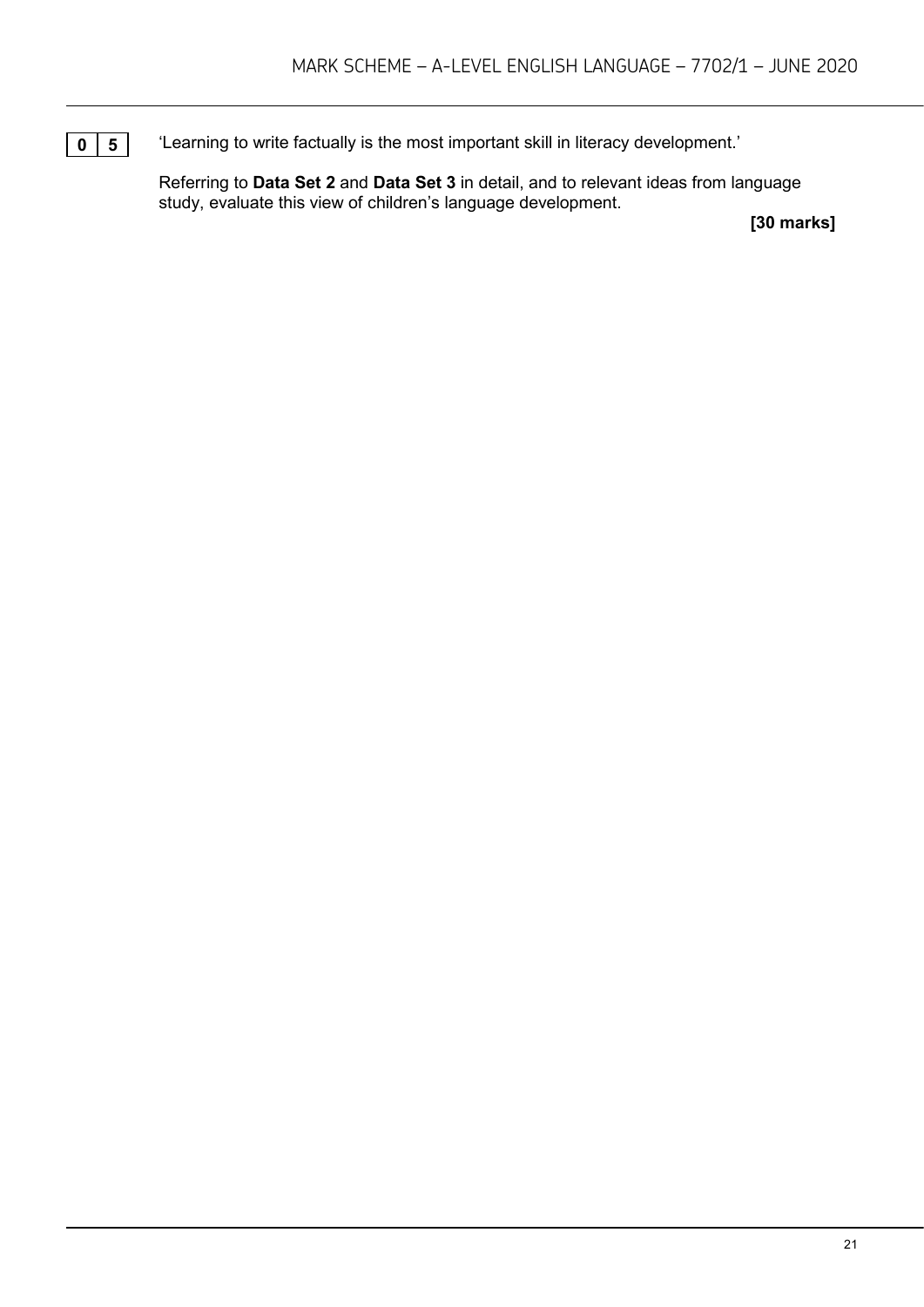| AO1: Apply appropriate methods of language analysis, using associated terminology and<br>coherent written expression |                                                                                                                                                                                                                                                                                                                 |                                                                                                                                                                                                                                                                                                                                                                                   |
|----------------------------------------------------------------------------------------------------------------------|-----------------------------------------------------------------------------------------------------------------------------------------------------------------------------------------------------------------------------------------------------------------------------------------------------------------|-----------------------------------------------------------------------------------------------------------------------------------------------------------------------------------------------------------------------------------------------------------------------------------------------------------------------------------------------------------------------------------|
| Level/                                                                                                               | PERFORMANCE CHARACTERISTICS                                                                                                                                                                                                                                                                                     | <b>INDICATIVE CONTENT</b>                                                                                                                                                                                                                                                                                                                                                         |
| <b>Marks</b>                                                                                                         |                                                                                                                                                                                                                                                                                                                 | These are examples of ways students'<br>work might exemplify the performance<br>characteristics in the question above.                                                                                                                                                                                                                                                            |
|                                                                                                                      |                                                                                                                                                                                                                                                                                                                 | They indicate possible content and<br>how it can be treated at different<br>levels.                                                                                                                                                                                                                                                                                               |
| Level 5<br>$13 - 15$                                                                                                 | <b>Students will:</b><br>• apply linguistic methods and terminology,<br>identifying patterns and complexities<br>• apply different levels of language analysis<br>in an integrated way, recognising how<br>they are connected<br>• apply levels of language analysis with<br>rare errors<br>• guide the reader. | Students are likely to describe features<br>such as:<br>• semantic patterns/pragmatic features<br>eg deixis and context dependence<br>• sentence and clause types, elements<br>and linking<br>• grammatical patterns and rules eg<br>agreement, plurality, tense formation<br>• grammatical/lexical words<br>· discourse structure.                                               |
| Level 4<br>$10 - 12$                                                                                                 | <b>Students will:</b><br>• apply linguistic methods and terminology<br>with precision and detail<br>• apply two or more levels of language<br>analysis<br>• apply levels of language analysis with<br>occasional errors<br>• develop a line of argument.                                                        | Students are likely to describe features<br>such as:<br>• word classes in detail<br>• verb tenses, voice, aspect, modals<br>• phrases<br>• morphemes/grapheme/phoneme.                                                                                                                                                                                                            |
| Level 3<br>$7 - 9$                                                                                                   | <b>Students will:</b><br>• apply linguistic methods and terminology<br>consistently and appropriately<br>label features that have value for the task<br>• label features with more accuracy than<br>inaccuracy<br>• communicate with clear topics and<br>paragraphs.                                            | Students are likely to describe features<br>such as:<br>• lexical and semantic features<br>vord classes<br>• verb moods<br>• graphology/orthography/punctuation.                                                                                                                                                                                                                  |
| Level <sub>2</sub><br>$4 - 6$                                                                                        | <b>Students will:</b><br>• use linguistic methods and terminology<br>inconsistently and sometimes without<br>value for the task<br>• generalise about language use with<br>limited/unclear evidence<br>• label features with more inaccuracy than<br>accuracy<br>• express ideas with organisation<br>emerging. | Students are likely to:<br>• offer only one or two descriptions, eg a<br>word class, a sentence function (6)<br>• generalise about formality and/or<br>complexity (5)<br>• make unsupported generalisations<br>about language used (4)<br>• use a linguistic register of very general<br>terms eg sentence and word (4)<br>• quote imprecisely to illustrate<br>descriptions (4). |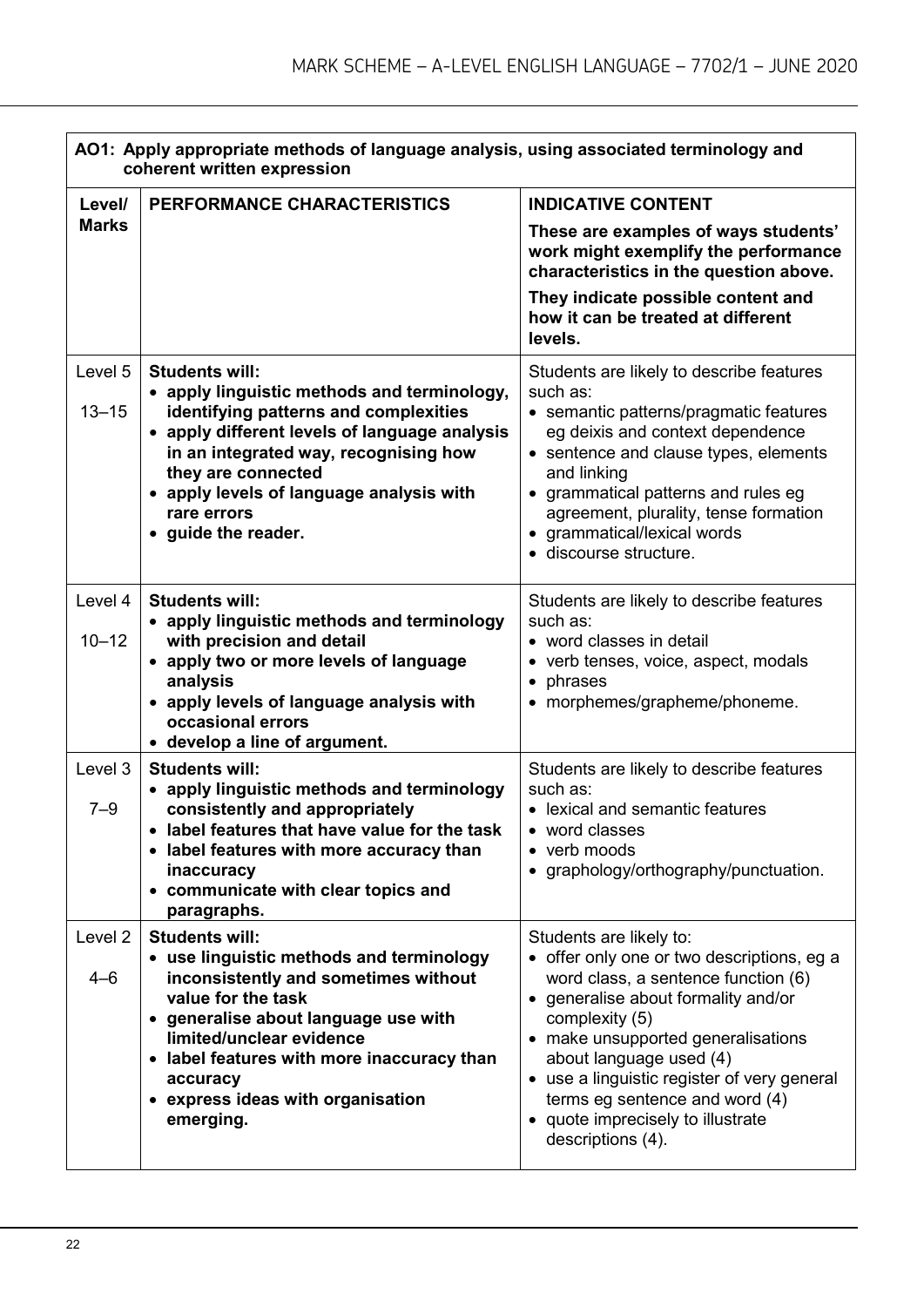| Level 1<br>$1 - 3$ | <b>Students will:</b><br>• quote or identify features of language<br>without linguistic description<br>present material with limited organisation. | Students are likely to:<br>• quote relevant examples without any<br>linguistic description (3)<br>$\bullet$ write without examples (2)<br>• fragmentary response $(1)$ . |
|--------------------|----------------------------------------------------------------------------------------------------------------------------------------------------|--------------------------------------------------------------------------------------------------------------------------------------------------------------------------|
| 0                  | Nothing written about the text or topic                                                                                                            |                                                                                                                                                                          |